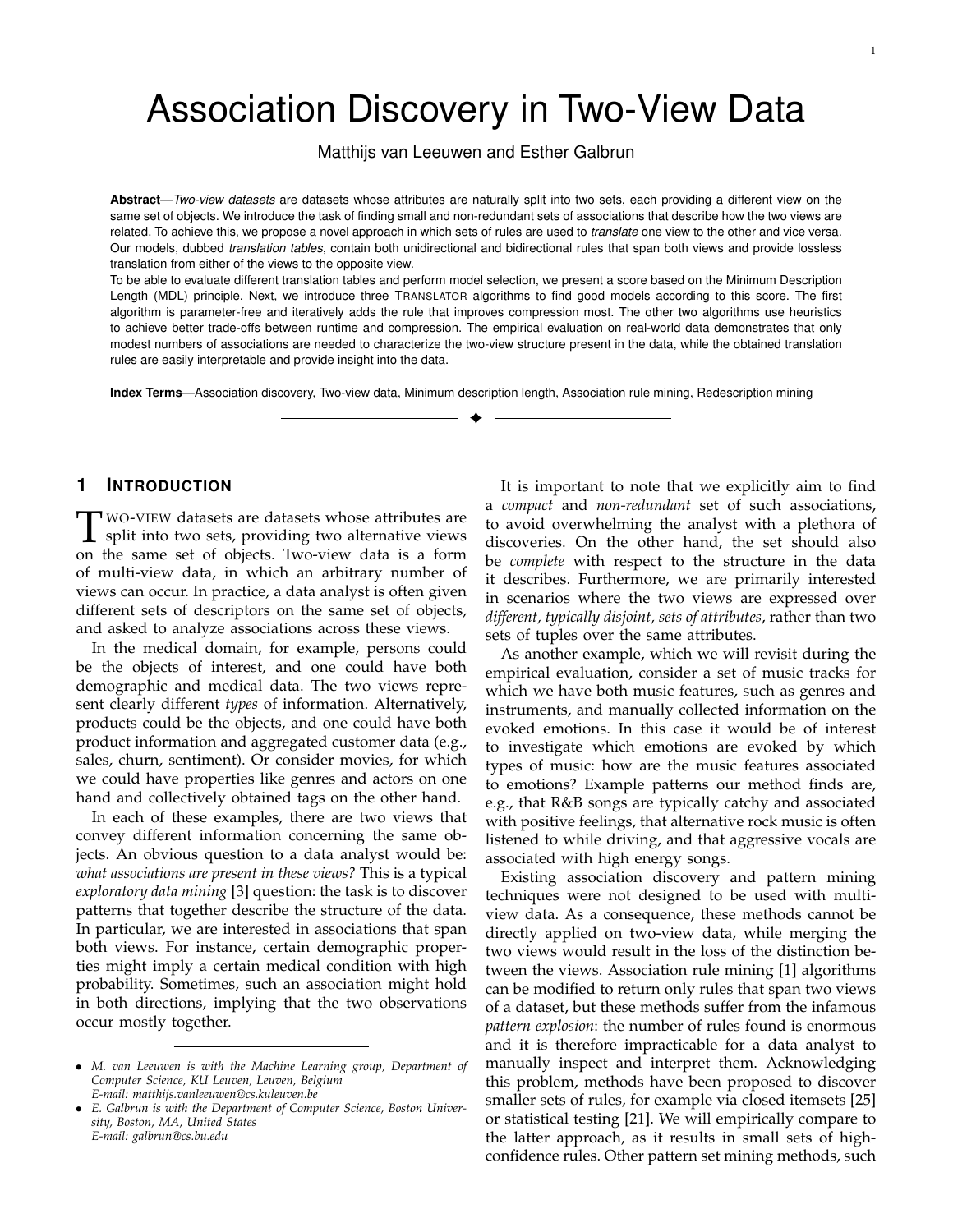as KRIMP [19], also address the pattern explosion, but no existing techniques target the (symmetric) two-view setting that we consider.

#### **1.1 Approach and contributions**

The problem we address in this paper is to discover a *small* and *non-redundant* set of rules that together provide an *accurate* and *complete* description of the associative structure across a Boolean two-view dataset. Solving this problem will enable data analysts to perform exploratory mining on two-view data and discover new knowledge.

For this, we consider sets of objects characterized by two Boolean datasets over two disjoint item vocabularies. Without loss of generality, we refer to these as lefthand side and right-hand side datasets and denote them by  $\mathcal{D}_{\mathbf{L}}$  (over  $\mathcal{I}_{\mathbf{L}}$ ) and  $\mathcal{D}_{\mathbf{R}}$  (over  $\mathcal{I}_{\mathbf{R}}$ ) respectively.

In this context, consider a *rule*  $r = X \rightarrow Y$ , where X is an itemset over  $\mathcal{I}_L$  and Y is an itemset over  $\mathcal{I}_R$ . Such a rule can be interpreted as indicating that if  $X$  occurs in a transaction of  $\mathcal{D}_{L}$ , then Y is likely to occur in the corresponding transaction of  $\mathcal{D}_R$ . In other words, given the left-hand side of the data, rules provide information about occurrences of items in the right-hand side. Thus, they can be used to *translate*  $\mathcal{D}_{\mathbf{L}}$  to  $\mathcal{D}_{\mathbf{R}}$  and are therefore dubbed *translation rules*. Similarly, we define rules in the other direction, and symmetric rules for which both directions hold.

After discussing related work in Section 2, Section 3 presents the first main contribution of the paper: *we introduce pattern-based models for Boolean two-view data*. A model, called *translation table*, consists of translation rules and can be used to reconstruct one side of the data given the other, and vice versa. We introduce a translation scheme that takes a Boolean view and translation table as input, and returns a reconstructed opposite view as output. Each individual rule spans both views of the data and hence provides insight in how the two sides are related. In addition, we use both bidirectional and unidirectional rules, which allows us to construct succinct models that allow for easy interpretation.

Given a dataset, different translations tables will clearly result in different translations and an important question is *how good* a specific translation table is. In general, some items might be missing from the reconstructed view while some might be introduced erroneously. To make translation completely lossless, we add a so-called *correction table* that corrects both of these types of errors; the larger the reconstruction error, the larger the number of corrections. Given this, we could try to find the model that minimizes the size of the correction table, but this would result in overly complex translation tables.

For that reason, Section 4 presents our second main contribution: *model selection for translation tables based on the Minimum Description Length (MDL) principle* [7]. The MDL principle takes both the complexity of the model and the complexity of the data given the model into account, and is therefore very useful for model selection when a balance between these complexities is desirable. In the current context, we use it to select small sets of rules that provide accurate translations.

Having defined our models and a way to score them, we need to search for the optimal translation table with respect to this score. Unfortunately, exhaustive search for the globally optimal translation table is practically unfeasible. Still, it is possible to find the single rule that gives the largest gain in compression given a dataset and current translation table, allowing us to construct a good translation table in a greedy manner. Our third main contribution, described in Section 5, consists of *three* TRANSLATOR *algorithms*, each of which takes a twoview dataset as input and induces a good translation table by starting from an empty table and iteratively adding rules. By introducing an exact method for finding the best rule in each iteration, we have the best possible baseline to which we can compare the heuristic approaches (on modestly sized problem instances).

Then, the proposed model and algorithms are empirically evaluated in Section 6. The obtained compression ratios indicate that two-view structure in datasets can be discovered. Comparisons demonstrate that TRANS-LATOR discovers more compact and complete models than existing methods. Finally, we show by means of examples that the translation rules found are expressive and intelligible. Section 7 concludes the paper.

## **2 RELATED WORK**

Two-view data, an instance of multi-view data, is strongly related to the concept of *parallel universes* [22], which also concerns multiple descriptor spaces over the same set of objects. However, learning in parallel universes usually has the goal to also identify structure within each of the individual views, whereas multi-view learning focuses on structure across the different views, as we do in this paper.

Multi-view data and parallel universes have both been extensively studied in the context of traditional learning and clustering tasks [2], [11], [14], [22], but have received little attention in the context of (rule-based) association discovery and pattern mining. *Subspace clustering* [8] aims to find all (low-dimensional) clusters in all subspaces of high-dimensional data, but does not distinguish between different views. The relation between subspace clustering and pattern mining was recently surveyed [20].

In the remainder of this section, we focus on work most closely related to ours, divided into three parts: pattern mining for two-view data, association rule mining, and compression-based model selection.

#### **2.1 Pattern mining for two-view data**

Both Exceptional Model Mining (EMM) [9] and Redescription Mining (RM) [6], [13] are concerned with finding patterns in two-view data. EMM aims at finding subsets of the data that stand out with respect to a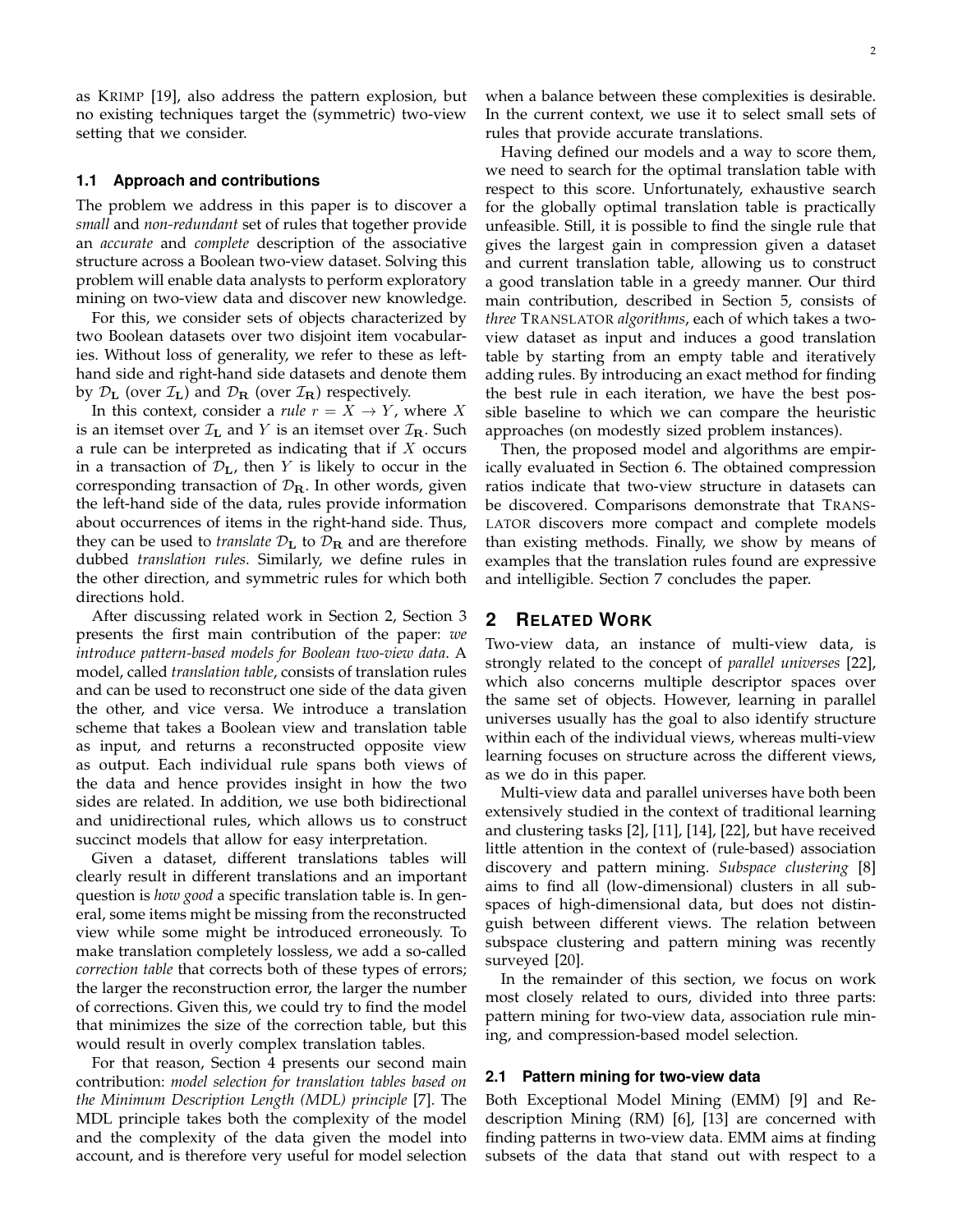designated 'target'. As such, EMM is highly asymmetric, with one side used for descriptions and the other purely as target, as is the case with multilabel classification [17]. Redescription Mining, on the other hand, aims at finding pairs of queries, one for each view, that are satisfied by almost the same set of objects. Such query pairs are called *redescriptions*, and quality is usually measured with the Jaccard coefficient of the queried object sets. Similar to the approach discussed here and unlike EMM, RM treats both sides equally. However, there are two important differences with our work. First, associations are required to hold in both directions, i.e., a redescription can be interpreted as a bidirectional high confidence association rule. Second, redescriptions are judged individually and the complete set of redescriptions is therefore often redundant in practice. Hence, redescription mining discovers individual high-confidence, bidirectional rules, whereas our approach induces non-redundant, global models consisting of both unidirectional and bidirectional rules. We empirically compare our proposed approach to redescription mining in Section 6.

## **2.2 Association rule mining**

At first sight, mining association rules across the two views might seem an obvious alternative to our proposal. Association rules have been widely studied since their introduction in [1]. Unfortunately, association rules are unidirectional and have other disadvantages [21], the most important being the so-called *pattern explosion*: humongous amounts of highly similar rules are found and, consequently, support and confidence thresholds are hard to tune. Acknowledging this problem, methods have been proposed to find smaller sets of the rules [25]. One recent and well-known such method employs statistical testing [21]. In particular, a Bonferroni correction is applied to correct for multiple testing, and the discovered patterns are assessed on holdout data. This results in relatively strict rule selection and we will therefore empirically compare our method to this statistical approach in Section 6.

Supervised pattern set mining methods [4] approach the problem from a classification perspective, which assumes the existence of a single property of interest, i.e., the class label or target. We do not assume any such target and instead of inducing predictive models consisting only of high-confidence rules, we aim at discovering descriptive, non-redundant models that include bidirectional rules.

#### **2.3 MDL based model selection**

A recent trend that addresses the pattern explosion in local pattern mining, is the development of pattern-based *models* using the Minimum Description Length (MDL) principle [7]. Examples include methods for Boolean data [19] and for sequences [16]. Advantages of this approach over exploratory data mining are twofold. First, it results in small, pattern-based models, which are interpretable and may hence provide the data analyst with valuable insight in the data. Second, using compression allows the models to be used for other tasks [5], such as clustering [18].

Our high-level approach is related to existing methods, but our work differs in two main aspects. First, we explicitly consider two-view datasets and their particular structure to discover sets of rules. Concatenating the two sides of the data and applying KRIMP, for example, yields very different results, as we will demonstrate in the experiments. Particularly, our framework compresses the mapping across two views rather than the data itself, to ensure that we (only) find associations *across* the two sides of the data. Second, in contrast to existing approaches, we present an *exact* method for finding the best rule given a translation table. Within the context of greedy search, which is unavoidable, this gives us the best possible baseline to compare our heuristics to.

# **3 TRANSLATION MODELS FOR BOOLEAN TWO-VIEW DATA**

We consider Boolean data over a set of objects denoted by O. Each object is characterized by a transaction over two sets of items,  $\mathcal{I}_L$  and  $\mathcal{I}_R$  (L for left, R for right). That is, each transaction  $t$  can be regarded as a pair of itemsets  $t = (t_{\mathbf{L}}, t_{\mathbf{R}})$  concerning the same object  $o \in \mathcal{O}$ , such that  $t_{\mathbf{L}} \subseteq \mathcal{I}_{\mathbf{L}}$  and  $t_{\mathbf{R}} \subseteq \mathcal{I}_{\mathbf{R}}$ . A *two-view dataset*  $\mathcal{D}$  is a bag of transactions. Let  $|\mathcal{D}|$  denote its size, i.e.,  $|\{t \in \mathcal{D}\}|$ . We use  $\mathcal{D}_{\mathbf{L}}$  (resp.  $\mathcal{D}_{\mathbf{R}}$ ) to denote the dataset  $\mathcal D$  projected onto  $\mathcal{I}_{\text{L}}$  (resp.  $\mathcal{I}_{\text{R}}$ ). An itemset Z is said to *occur* in a transaction t iff  $Z \subseteq t_{\mathbf{L}} \cup t_{\mathbf{R}}$ . The *support* of an itemset Z in dataset  $D$  is the bag of transactions in which  $Z$  occurs, i.e.,  $\text{supp}_{\mathcal{D}}(Z) = \{t \in \mathcal{D} \mid Z \subseteq t_{\mathbf{L}} \cup t_{\mathbf{R}}\}.$  We typically omit the index when  $D$  is unambiguous from the context.

Given this notation, we now introduce and formally define the patterns and pattern-based models that we consider in this paper, i.e., translation rules and tables. In the following, we assume a given dataset  $D$  with corresponding item vocabularies  $\mathcal{I}_L$  and  $\mathcal{I}_R$  over which all itemsets are defined.

*Definition 1 (Translation Rule):* A *translation rule*, denoted  $X \diamond Y$ , consists of a left-hand side itemset  $X \subseteq \mathcal{I}_L$  $(X \neq \emptyset)$ , a direction  $\diamond \in \{\rightarrow, \leftarrow, \leftrightarrow\}$ , and a right-hand side itemset  $Y \subseteq \mathcal{I}_{\mathbf{R}}$   $(Y \neq \emptyset)$ .

*Definition 2 (Translation Table):* A *translation table* T is a three-column table in which each row contains a translation rule  $X \diamond Y$ , where the three columns correspond to  $X$ ,  $\diamond$ , and Y respectively. T denotes the set of all possible translation tables for a given dataset.

A translation table can be used to translate one side of the data to the other side. Next we present the mechanism that performs this translation. For ease of presentation, we introduce the definitions and methods only for translating  $D_{L}$  to  $D_{R}$  given a translation table T. However, the translation scheme is symmetric and we assume the reverse direction to be defined analogously.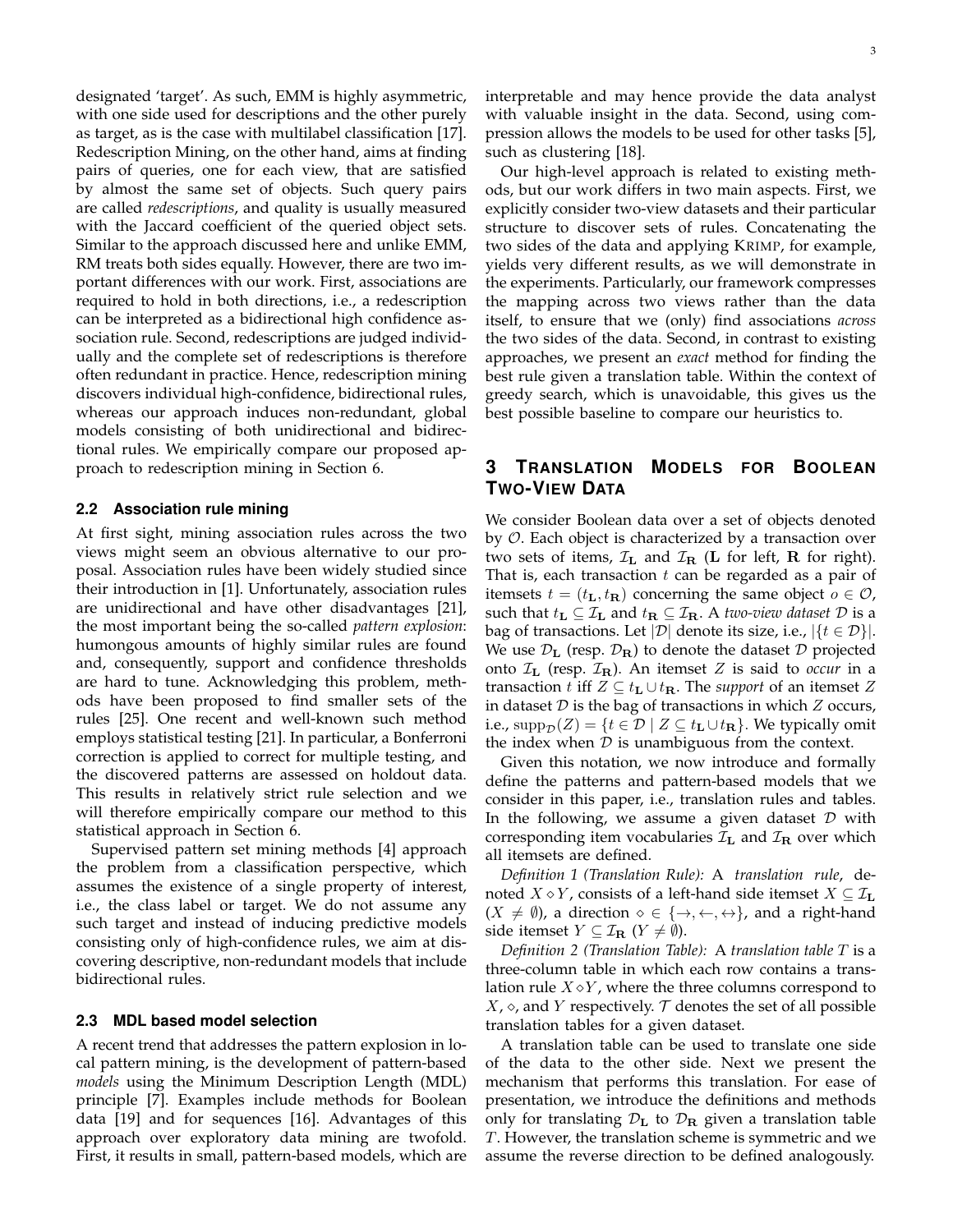

Fig. 1. Translating a toy dataset, consisting of the two views  $D_L$  and  $D_R$ , with translation table T (on the right). The blue and green arrows indicate left to right and right to left translations respectively. For each translation, the first step is to obtain the translated dataset  $\mathcal{D}'_\mathbf{R}$  (resp.  $\mathcal{D}'_\mathbf{L}$ ) by applying the rules in  $T$  in the appropriate direction. To complete lossless translation, the second step is to flip the values for all items in correction table  $C_{\rm R}$  (resp.  $C_{\rm L}$ ).

A *translation* is an exact mapping from one view of a multi-view dataset to another view. In two-view data, we have two such mappings: one from left to right and one from right to left, which we denote by  $\mathcal{D}_{\mathbf{L}\to\mathbf{R}}$  and  $\mathcal{D}_{\mathbf{L}\leftarrow\mathbf{R}}$ respectively. In other words,  $\mathcal{D}_{L\rightarrow R}$  can be regarded as a function that translates  $t_{\mathbf{L}}$  to  $t_{\mathbf{R}}$  for each  $t \in \mathcal{D}$ .

Translation can be done on a per transaction basis, because transactions are assumed to be independent from one another. The translation scheme is presented as Algorithm 1. It takes  $t_{\text{L}}$  and T as input and returns a translated transaction  $t'_R$ , i.e.,  $t'_R = TRANSLATE_{L\rightarrow R}(t_L, T)$ . The algorithm first initializes  $t'_R = \emptyset$  and then considers each translation rule  $X \diamond Y \in T$  in turn. For each rule of the form  $X \rightarrow Y$  or  $X \leftrightarrow Y$ , it checks whether the antecedent occurs in the left-hand side, i.e., whether  $X \subseteq t_{\mathbf{L}}$ . If this is the case, Y is added to  $t'_{\mathbf{R}}$ .

Note that with this scheme, the order of the rules in  $T$  does not influence translation. Also, a translation table may contain both unidirectional and bidirectional rules and thus allows both symmetric and asymmetric associations to be used.

Ideally, we would have  $t'_{\mathbf{R}} = t_{\mathbf{R}}$  for each transaction. However, for any realistic dataset  $D$  it will be impossible to find a translation table  $T$  that achieves this for all transactions. Therefore, we introduce a *correction table*  $C_{\rm R}$  that represents the errors between the original and

**Algorithm 1** The TRANSLATEL→<sup>R</sup> algorithm **Input:** Transaction  $t_{\text{L}}$ , translation table T **Output:** Translated transaction  $t_{\text{R}}'$ 1:  $t'_{{\bf R}} \leftarrow \emptyset$ 2: **for all**  $X \diamond Y \in T$  **do** 3: **if**  $\diamond \in \{\rightarrow, \leftrightarrow\} \wedge X \subseteq t_{\mathbf{L}}$  then 4:  $t'_{\mathbf{R}} \leftarrow t'_{\mathbf{R}} \cup Y$ 5: **return**  $t'_R$ 

translated datasets. For each transaction  $t$ ,  $c_{\mathbf{R}}^{t} \in C_{\mathbf{R}}$  is the *difference* between  $t_{\text{R}}$  and the translated itemset  $t'_{\text{R}}$ , i.e.,  $c_{\mathbf{R}}^{i} = t_{\mathbf{R}} \oplus t_{\mathbf{R}}'$ , where  $\oplus$  denotes exclusive or.

Putting everything together, translation  $\mathcal{D}_{L\rightarrow R}$  can be performed losslessly using T and correction table  $C_{\mathbf{R}}$ : for each  $t_{\textbf{R}} \in \mathcal{D}_{\textbf{R}}$  we have  $t_{\textbf{R}} = \text{TransLATE}_{\textbf{L} \to \textbf{R}}(t_{\textbf{L}}, T) \oplus c^t_{\textbf{R}}$ .

To illustrate the translation scheme, Fig. 1 shows translations in both directions on a toy dataset. Translation  $\mathcal{D}_{\mathbf{L}\to\mathbf{R}}$ , for example, is indicated by the blue arrows. The antecedent of the first rule in  $T$  occurs in the first, fourth and fifth rows of  $\mathcal{D}_{L}$ , which results in the addition of items L and U in the corresponding transactions in  $\mathcal{D}'_{\mathbf{R}}$ . Similarly, the second rule is matched and applied to the second and third transactions, resulting in the item  $S$ in the translated transactions. After all rules in  $T$  have been applied using the TRANSLATE algorithm, correction table  $C_{\mathbf{R}}$  is applied using exclusive or. This both adds and removes items from  $\mathcal{D}'_{\mathbf{R}'}$ , e.g., L is removed from the second transaction while both  $P$  and  $Q$  are added, which results exactly in  $\mathcal{D}_{\mathbf{R}}$ . Translation  $\mathcal{D}_{\mathbf{L}\leftarrow\mathbf{R}}$  goes in the other direction and is indicated with green arrows.

# **4 SCORING TRANSLATION TABLES**

Having defined our models, i.e., translation tables, a natural question that arises is *how good* a given model is. Given a dataset and a set of candidate models, we need to be able to score them so that we can choose the best one. Since it is our goal to find compact yet descriptive translation tables, we use the Minimum Description Length principle [7]. The MDL principle embraces the slogan *Induction by Compression* and is *the* induction principle for descriptions.

The MDL principle states that given a set of models M and a dataset  $D$ , the best model is the model  $M \in \mathcal{M}$ that minimizes

$$
L(\mathcal{D} \mid M) + L(M),
$$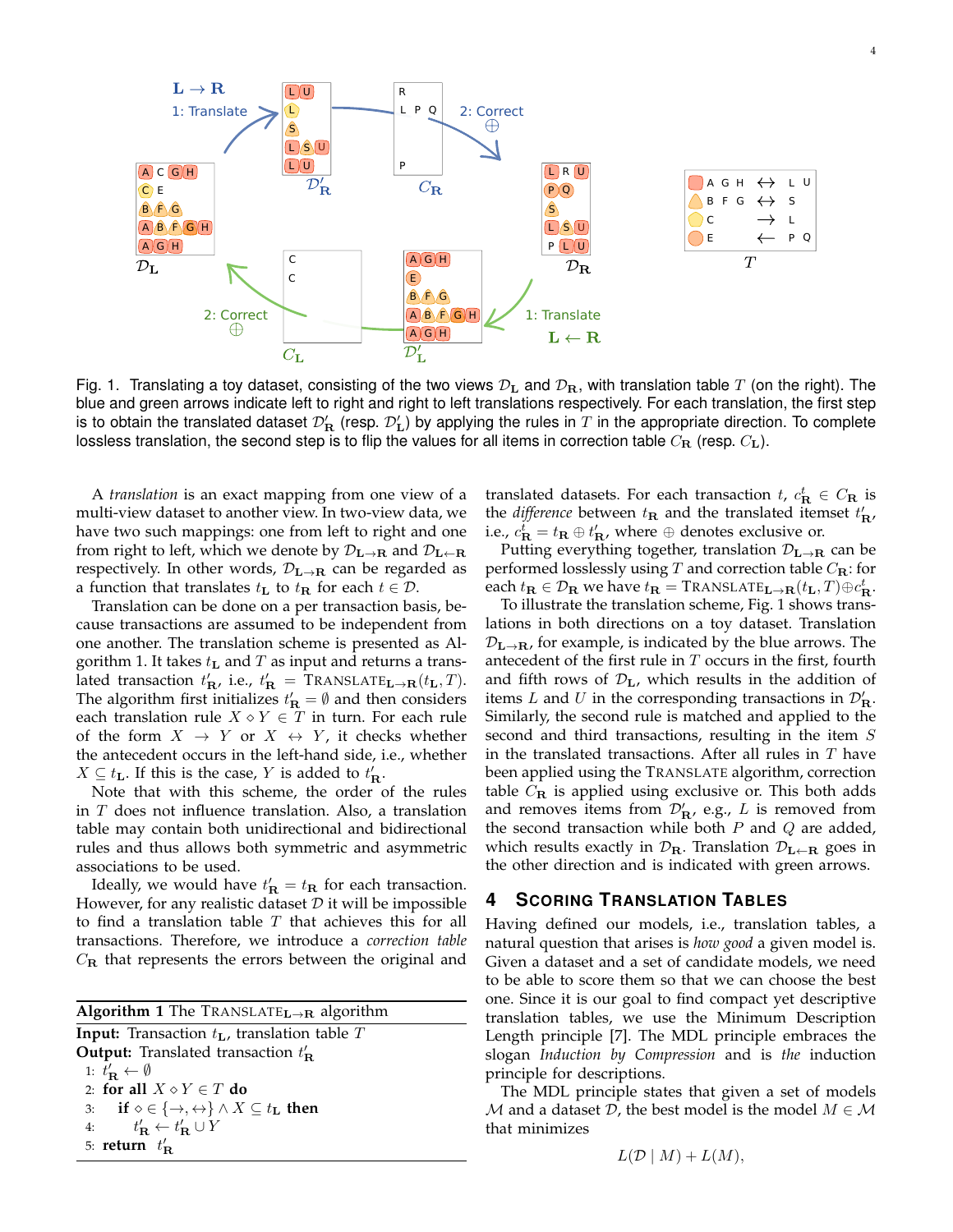where  $L(\mathcal{D} \mid M)$  is the length, in bits, of the data encoded with M and  $L(M)$  is the length, in bits, of the model. Simply put, the best model is the one that gives the best compression of data and model combined.

Our model class  $M$  is defined as the set of possible *translation tables*  $T$ . In the standard situation, such as with KRIMP, encoding the data is straightforward: each transaction is encoded by the model. However, the current problem is different and we are not interested in encoding the data *directly*. Instead, to capture any cross-view associations we are interested in encoding the *translations*  $D_{L\rightarrow R}$  and  $D_{L\leftarrow R}$ . Translation tables do not directly capture the underlying data distributions, instead they capture these translations.

Hence, it is these translations that should be considered as 'data' and compressed accordingly. Combining the left-to-right and right-to-left translations to make the problem symmetric, the total encoded length of a bidirectional translation given a model, denoted by  $L(\mathcal{D}_{\mathbf{L}\leftrightarrow\mathbf{R}} | T)$ , is defined as

$$
L(\mathcal{D}_{\mathbf{L}\leftrightarrow\mathbf{R}} | T) = L(\mathcal{D}_{\mathbf{L}\rightarrow\mathbf{R}} | T) + L(\mathcal{D}_{\mathbf{L}\leftarrow\mathbf{R}} | T).
$$

In Section 3 we defined the space of possible models  $T$ and presented the translation mechanism. In particular, we showed how  $\mathcal{D}_{L}$  can be perfectly translated into  $\mathcal{D}_{R}$ using T and the correction table  $C_{\bf R}$ . The translation table is our model and therefore encoded on itself, i.e.,  $L(M)$  is replaced by  $L(T)$ . To encode a translation  $\mathcal{D}_{L\rightarrow R}$  given T, we only need to encode  $C_{\mathbf{R}}$ : given the translation and correction tables,  $\mathcal{D}_R$  can be losslessly reconstructed from  $\mathcal{D}_{\mathbf{L}}$ .

Hence, the encoded length of the left-to-right translation given  $T$  becomes

$$
L(\mathcal{D}_{\mathbf{L}\to\mathbf{R}} | T) = L(C_{\mathbf{R}} | T),
$$

and vice versa for the other direction

$$
L(\mathcal{D}_{\mathbf{L}\leftarrow\mathbf{R}} | T) = L(C_{\mathbf{L}} | T).
$$

Given this, the task becomes that of finding the translation table that best compresses the translations between the two sides of a given two-view dataset.

*Problem 1:* Given a two-view dataset  $\mathcal{D} = (\mathcal{D}_L, \mathcal{D}_R)$ with corresponding translation  $\mathcal{D}_{\mathbf{L}\leftrightarrow\mathbf{R}}$ , find

$$
\mathop{\arg\min}_{T\in\mathcal{T}} L(\mathcal{D}_{\mathbf{L}\leftrightarrow\mathbf{R}},T)=L(T)+L(C_{\mathbf{L}}\mid T)+L(C_{\mathbf{R}}\mid T),
$$

where  $\tau$  is the set of possible translation tables for  $\mathcal{D}$ , and  $C_{\mathbf{R}}$  and  $C_{\mathbf{L}}$  are the correction tables for  $\mathcal{D}_{\mathbf{L}\to\mathbf{R}}$  given T and  $\mathcal{D}_{\mathbf{L}\leftarrow\mathbf{R}}$  given T, respectively.

To complete the definition of our problem, we need to specify how to compute these encoded lengths.

# **4.1 Computing encoded lengths**

To encode a translation table, we need to specify how to encode the itemsets it contains. The solution is to encode each item independently, assigning a code with length based on its empirical probability of occurring in the data. For each  $I \in \mathcal{I}_L$  this probability is given by

$$
P(I | \mathcal{D}_{\mathbf{L}}) = \frac{|\{t \in \mathcal{D}_{\mathbf{L}} | I \in t\}|}{|\mathcal{D}|}.
$$

From information theory, we have that the optimal code length corresponding to probability distribution  $P$  is  $L(I | \mathcal{D}_{L}) = -\log_2 P(I | \mathcal{D}_{L})$ . The encoded length of an itemset  $X$  is now given by

$$
L(X | \mathcal{D}_{\mathbf{L}}) = \sum_{I \in X} L(I | \mathcal{D}_{\mathbf{L}}) = -\sum_{I \in X} \log_2 P(I | \mathcal{D}_{\mathbf{L}}).
$$

We use this encoding for the itemsets over  $\mathcal{I}_L$  in the first column of a translation table, and similarly for itemsets over  $\mathcal{I}_R$  in the third column. For the directions, i.e., the second column of the table, a first bit indicates whether a rule is unidirectional or bidirectional, and a second bit represents the direction in case of a unidirectional rule. The length of a direction  $\diamond$  is thus

$$
L(\diamond) = \begin{cases} 1 & \text{if } \diamond = \leftrightarrow \\ 2 & \text{otherwise} \end{cases}
$$

Summing up, the encoded length of a translation table  $T$  is given by

$$
L(T) = \sum_{X \circ Y \in T} L(X \circ Y), \text{ with}
$$
  

$$
L(X \circ Y) = L(X | \mathcal{D}_L) + L(\diamond) + L(Y | \mathcal{D}_R).
$$

For the encoding of the correction tables, note that we are only interested in the discovery of *cross-view* associations. This implies that we should not exploit any structure *within* one of the two views for compression, because that would prevent us from finding all crossview structure. That is, we assume that we can capture all *relevant* structure in the translation table, and the contents of the correction table should be regarded as residue. Under this assumption, we can use the same 'independent' encoding for the itemsets in the correction tables as for the translation table, giving

$$
L(C_{\mathbf{R}} | T) = \sum_{c \in C_{\mathbf{R}}} L(c | \mathcal{D}_{\mathbf{R}}).
$$

Note that using the empirical data distribution of the complete dataset for the encoding of both the translation and correction tables may lead to an encoding that is not completely optimal: their distributions may deviate from the overall distribution. However, we accept and proceed with this choice for three reasons. First, as we will show later, translation tables are relatively small, hence using the optimal encoding would hardly change the results in practice. Second, we want compression to be the result only of structure captured by the rules, not of structure within the correction table. Third, this choice makes it possible to devise an exact algorithm for finding the best rule, which would otherwise be practically infeasible.

*Encoding details* For ease of presentation we did not mention three design choices so far, but they are important to make our encoding lossless. Requirements for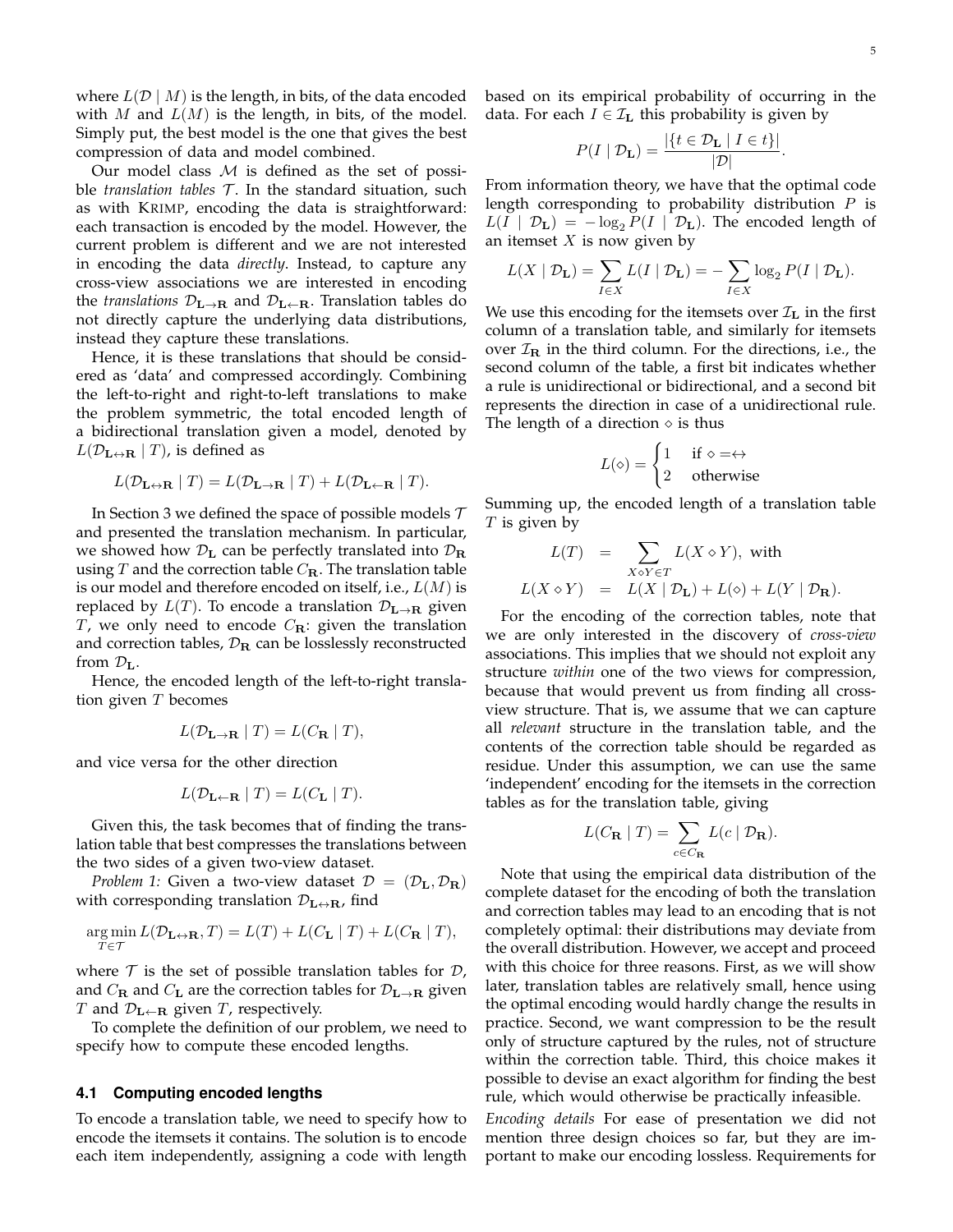this are that the model can be transmitted in  $L(T)$  bits, independent of the data, and that the translation can be fully constructed given  $T$  and the encoded data. We will now briefly discuss these details, and explain why we can safely ignore them in the remainder of the paper.

First, we need a code table that assigns a code to each item  $I \in \mathcal{I}$ . Since the lengths of these codes are based on their empirical probabilities in the data,  $P(I | \mathcal{D})$ , such a code table adds the same additive constant to  $L(\mathcal{D}_{\mathbf{L}\leftrightarrow\mathbf{R}})$ for any  $M$  over  $I$ . Therefore it can be disregarded when minimizing the total encoded size; for a fixed dataset  $D$ it is always the same.

Second, we do not mark the end of the rows in either of the correction tables, i.e., we do not use stopcharacters. Instead, we assume given two sufficiently large frameworks that need to be filled out with the correct items upon decoding. Since such frameworks are the same for all correction tables for  $D$ , this is again an additive constant we can disregard.

Last, each row of the translation table can be encoded and decoded by first encoding the direction and then the union of its two itemsets. Since we are only interested in the complexity of the content of the translation table, we disregard the complexity of its structure. That is, as for the correction tables, we assume a static framework that fits any possible translation table. The complexity of this framework is equal for any translation table  $T$  and dataset  $D$  over  $\mathcal{I}$ , and therefore we can also disregard this additive constant when calculating  $L(D, T)$ .

# **5 THE TRANSLATOR ALGORITHMS**

Given a dataset  $\mathcal{D}$ , there are  $2^{|\mathcal{I}_{\textbf{L}}|}-1$  (resp.  $2^{|\mathcal{I}_{\textbf{R}}|}-1$ ) nonempty itemsets for the left-hand side (resp. right-hand side). Since each pair of non-empty itemsets, one over  $\mathcal{I}_{L}$ and over  $\mathcal{I}_{R}$ , can form three different rules  $(\rightarrow, \leftarrow, \leftrightarrow)$ , there are  $|\mathcal{R}| = 3 \times (2^{|\mathcal{I}_{\mathbf{L}}|} - 1) \times (2^{|\mathcal{I}_{\mathbf{R}}|} - 1)$  possible rules. Without further assumptions on the number of rules in a translation table, each possible subset of  $R$  needs to be considered.

Since there is no structure that can be used to prune the search space, we resort to a greedy method, as is usual when the MDL principle is used for model selection [15]. Specifically, we start with an empty model and iteratively add the best rule until no rule that improves compression can be found. This parameterfree algorithm, dubbed TRANSLATOR-EXACT, allows to find good translation tables on datasets with a moderate number of attributes. We also introduce two variants that select rules from a fixed candidate set, making the approach applicable on larger datasets.

### **5.1 Computing the gain of a single rule**

Before presenting our algorithms, we investigate how to efficiently compute the gain in compression that can be attained by adding a single rule to a translation table.

Each item in a correction table  $C$  occurs for one of two reasons: either the item is missing after translation **Algorithm 2** The TRANSLATOR-EXACT algorithm

**Input:** Two-view dataset D **Output:** Translation table T 1:  $T \leftarrow \emptyset$ 2: **repeat** 3:  $r^* \leftarrow \arg \max_{r \in \mathcal{R}} \Delta_{\mathcal{D},T}(r)$ 4: **if**  $L(\mathcal{D}, T \cup \{r^*\}) < L(\mathcal{D}, T)$  then 5:  $T \leftarrow T \cup \{r^*\}$ 6: **until** no rule added to T 7: **return** T

and needs to be added, or it is introduced erroneously and needs to be removed. Hence, we can split  $C$  into two separate tables U and E, as follows. Let  $U_{\mathbf{R}}$ , for *Uncovered*, be a table such that  $U^t_{\mathbf{R}} = t_{\mathbf{R}} \setminus t'_{\mathbf{R}}$  for each  $t \in \mathcal{D}$ , where  $t'_\mathbf{R} = \text{TransLATE}(t_\mathbf{L}, \overline{T})$  as before. Similarly, let  $E_{\mathbf{R}}$ , for *Errors*, be a table such that  $E_{\mathbf{R}}^{t} = t_{\mathbf{R}}' \setminus t_{\mathbf{R}}$  for each  $t \in \mathcal{D}$ . From this it follows that  $U \cap E = \emptyset$  and  $C = U \cup E.$ 

In practice,  $U$  initially equals  $D$ ;  $T$  is empty, and all items are uncovered. By adding rules to  $T$ , more items become covered,  $U$  becomes smaller, and thus the encoded length of  $C$  decreases. On the other hand,  $E$  is empty when we start and can only become larger (but to a lesser extent than the decrease of  $C$ , or rules would not be added). Once an error is inserted into  $E$  it cannot be removed by adding rules.

Now, let  $\Delta_{\mathcal{D},T}(X \diamond Y)$  denote the decrease in total compressed size obtained by adding a rule  $r = X \diamond Y$  to a translation table *T*, i.e.  $\Delta_{\mathcal{D},T}(X \diamond Y) = L(\mathcal{D}_{\mathbf{L} \leftrightarrow \mathbf{R}}, T)$  –  $L(\mathcal{D}_{\mathbf{L}\leftrightarrow\mathbf{R}}, T\cup\{r\})$ . Given the previous, this can be defined as the reduction in length of the correction table minus the length of the rule itself, as follows:

$$
\Delta_{\mathcal{D},T}(X \diamond Y) = \Delta_{\mathcal{D}|T}(X \diamond Y) - L(X \diamond Y), \qquad (1)
$$

$$
\Delta_{\mathcal{D}|T}(X \to Y) = \sum_{t \in \mathcal{D} \wedge X \subseteq t_{\mathbf{L}}} L(Y \cap U_{\mathbf{R}}^{t} | \mathcal{D}_{\mathbf{R}})
$$
(2)

$$
-L(Y \setminus (t_{\mathbf{R}} \cup E_{\mathbf{R}}^{t}) | \mathcal{D}_{\mathbf{R}}).
$$

These equations follow directly from the definitions given so far.  $\Delta_{\mathcal{D}|T}(X \leftarrow Y)$  is defined analogously with **L** and **R** reversed, and  $\Delta_{\mathcal{D}|T}(X \leftrightarrow Y)$  is simply the sum of the two unidirectional variants. Given this, the best candidate rule is the one that maximizes  $\Delta_{\mathcal{D},T}(X \diamond Y)$ .

#### **5.2 Iteratively finding the best rule**

The idea of the TRANSLATOR-EXACT algorithm, presented in Algorithm 2, is to iteratively add the optimal rule to the current translation table. The greedy scheme starts from an empty translation table, and iteratively adds the rule that improves compression most, until no further improvement can be achieved. Note that the order of the rules in the table does not matter, and that provisional results can be inspected at any time.

To find the optimal rule  $r^*$  that maximizes the gain in compression, we use a search based on the ECLAT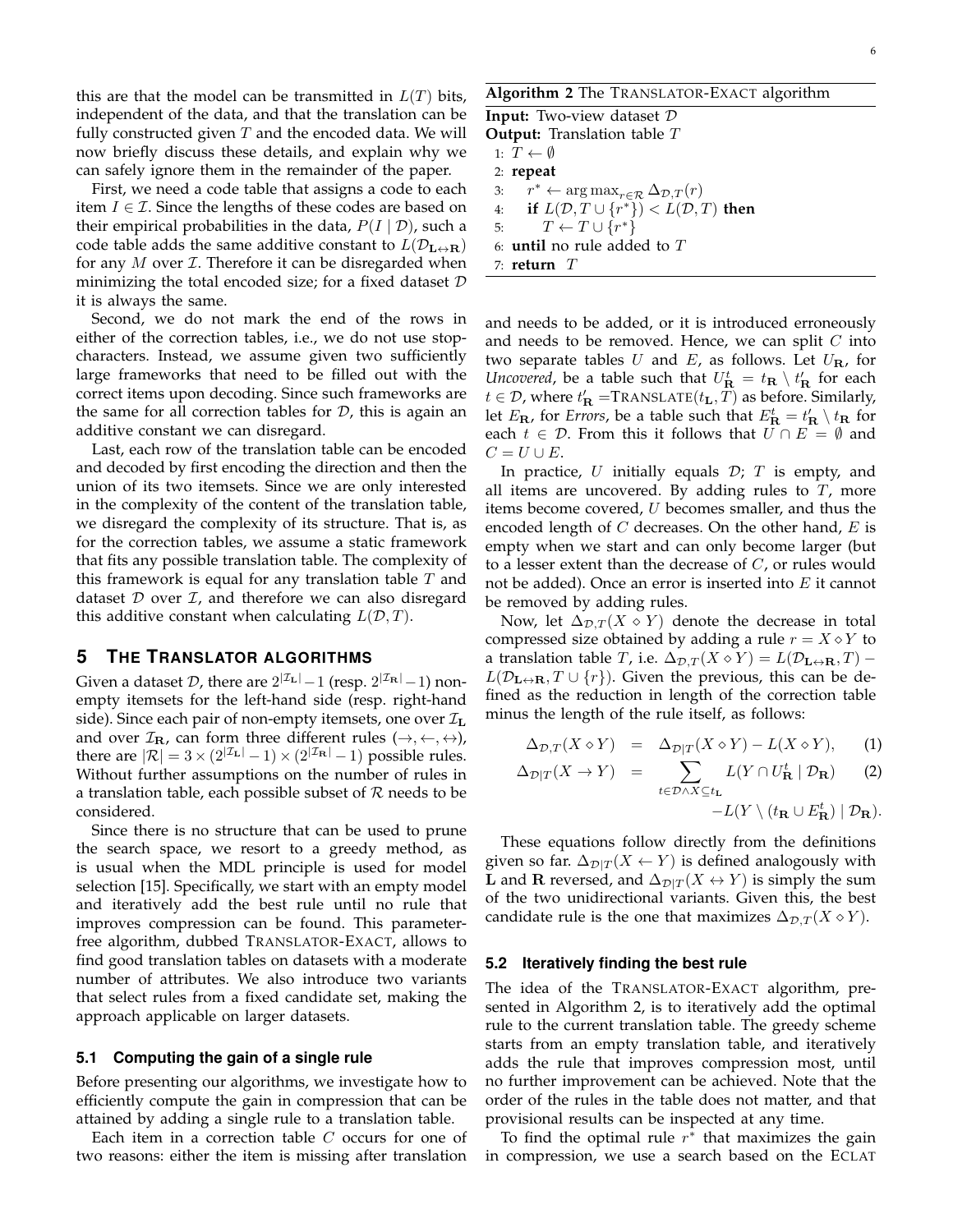algorithm [24], traversing the pattern space depth-first while maintaining transaction sets for both  $X$  and  $Y$  and pruning where possible. Without additional pruning, all non-empty itemset pairs  $X$  and  $Y$  that occur in the data would be enumerated. For each such pair, all three possible rules are evaluated, i.e., one for each direction. To find  $r^*$  we only need to keep track of the best solution found so far.

To make search efficient, it is essential to find good solutions as early as possible, and to prune the search space based on the best solution so far. Unfortunately,  $\Delta_{\mathcal{D},T}(X \diamond Y)$  is not (anti)monotonic. However, each XY should occur in the data and therefore all XY that do not occur in  $D$  are pruned (we do not consider rules for which either  $X = \emptyset$  or  $Y = \emptyset$ , as these are not crossview associations). Furthermore, from the definition of the gain of a rule in Equation 2, we observe that any positive gain must come from covering items that are currently uncovered. We can exploit this with a pruning technique similar to those used in high-utility itemset mining [23]. We trivially have that  $L(Y \cap U^t_R \mid \mathcal{D}_R) \leq$  $L(U_{\mathbf{R}}^t \mid \mathcal{D}_{\mathbf{R}})$  for any Y and  $U_{\mathbf{R}}^t$ , and will use it to derive an upper-bound.

That is, for each  $t_{\mathbf{R}} \in \mathcal{D}$  the gain for that transaction is upper-bounded by the encoded size of its *uncovered items*. Let  $tub(t_{\mathbf{R}})$  denote this transaction-based upperbound, defined as  $\text{tub}(t_{\mathbf{R}}) = L(U_{\mathbf{R}}^t \mid \mathcal{D}_{\mathbf{R}})$ . Since for any transaction  $\text{tub}(t_{\text{R}})$  is constant during search for a single rule, these values are computed once prior to search. We can now check in which rows of the database a rule would be applied and sum the transaction-based bounds. For any rule  $X \to Y$ , this gives the following:

$$
\Delta_{\mathcal{D},T}(X \to Y) \leq \sum_{t \in \mathcal{D} \text{ s.t. } t_{\mathbf{L}} \supseteq X} \text{tub}(t_{\mathbf{R}}).
$$

For a given  $X \diamond Y$ , the bidirectional instantiation always has the highest potential gain, so we should sum the bounds for the two directions. We therefore have:

$$
\Delta_{\mathcal{D},T}(X \diamond Y) \leq \sum_{t \in \mathcal{D} \text{ s.t. } t_{\mathbf{L}} \supseteq X} \text{tub}(t_{\mathbf{R}}) + \sum_{t \in \mathcal{D} \text{ s.t. } t_{\mathbf{R}} \supseteq Y} \text{tub}(t_{\mathbf{L}}).
$$

Finally, we should take the size of the rule into account: extensions of the current rule will be at least as large as the current rule. We thus define the rule-based upperbound, denoted rub, as

$$
rub(X \diamond Y) = \sum_{t \in \mathcal{D} \text{ s.t. } t_{\mathbf{L}} \supseteq X} tub(t_{\mathbf{R}}) +
$$

$$
\sum_{t \in \mathcal{D} \text{ s.t. } t_{\mathbf{R}} \supseteq Y} tub(t_{\mathbf{L}}) - L(X \leftrightarrow Y).
$$

This bound is based on the supports of itemsets  $X$  and Y and decreases monotonically with either support cardinality. Therefore,  $X \diamond Y$  and all its possible extensions can be safely pruned when the potential gain given by this bound is lower than the gain of the current best rule. That is, the pruning condition is  $rub(X \diamond Y) \leq \Delta_{\mathcal{D},T}(r^*)$ .

Prior to search, all  $I \in \mathcal{I}$  are ordered descending by  $tub({I})$ , which determines the order of the depth-first

## **Algorithm 3** The TRANSLATOR-SELECT algorithm

**Input:** Two-view dataset  $D$ , integer  $k$ , candidates  $C$ **Output:** Translation table T 1:  $T \leftarrow \emptyset$ 2: **repeat**

- 3:  $R \leftarrow$  select k rules with highest  $\Delta_{\mathcal{D},T}(r)$  from C 4:  $used \leftarrow \emptyset$
- 5: **for**  $i = 1...k$  **do** 6: consider  $R_i$  as  $X \diamond Y$ 7: **if**  $X \cap used = \emptyset \land Y \cap used = \emptyset$  **then** 8: **if**  $L(\mathcal{D}, T \cup \{X \diamond Y\}) < L(\mathcal{D}, T)$  then 9:  $T \leftarrow T \cup \{X \diamond Y\}$ 10:  $used \leftarrow used \cup X \cup Y$ 11: **until** no rule added to T

12: **return** T

search. This helps find rules with high compression gain as quickly as possible and thus increases the amount of pruning that can be performed.

Finally, the gain for any rule  $X \diamond Y$  can be quickly bounded by an upper-bound on the bidirectional rule:

$$
qub(X \diamond Y) = |\text{supp}(X)| L(Y | \mathcal{D}_{\mathbf{R}}) +
$$
  

$$
|\text{supp}(Y)| L(X | \mathcal{D}_{\mathbf{L}}) - L(X \leftrightarrow Y).
$$

Although this gives no guarantee for rule extensions and thus cannot be used to prune the search space, it is useful to quickly determine whether computing  $\Delta_{\mathcal{D},T}(X \to Y)$ is needed; this computation can be skipped when  $qub(X \diamond$  $Y) \leq \Delta_{\mathcal{D},T}(r^*).$ 

Depending on the dataset and current translation table, exhaustive search for the best rule may still be computationally too intensive. Therefore, we also propose two faster, approximate methods.

#### **5.3 Iteratively finding good rules**

The second algorithm, dubbed TRANSLATOR-SELECT, strongly resembles its exact counterpart: it also greedily adds rules to the table, but does not guarantee to find the best possible rule in each iteration. Instead of generating candidate rules on-the-fly, it *selects* them from a fixed set of candidates. This set consists of twoview frequent itemsets, i.e., all itemsets  $Z$  for which  $|\text{supp}(Z)| > minsup, Z \cap \mathcal{I}_{L} \neq \emptyset$ , and  $Z \cap \mathcal{I}_{R} \neq \emptyset$ . These candidates are given as input, and can be mined using any frequent itemset mining algorithm that is modified such that each itemset contains items from both views.

TRANSLATOR-SELECT $(k)$ , presented in Algorithm 3, selects the top- $k$  rules with regard to compression gain  $\Delta_{\mathcal{D},T}$  among all possible rules that can be constructed from the candidate itemsets. Three rules can be constructed for each candidate itemset: one for each direction. When  $k$  is set to 1, this implies that the single best rule among the candidates is chosen in each iteration, similar to Algorithm 2. To further speed-up the process, it is possible to choose a larger  $k$ , so that multiple rules are selected in each iteration. The selected rules are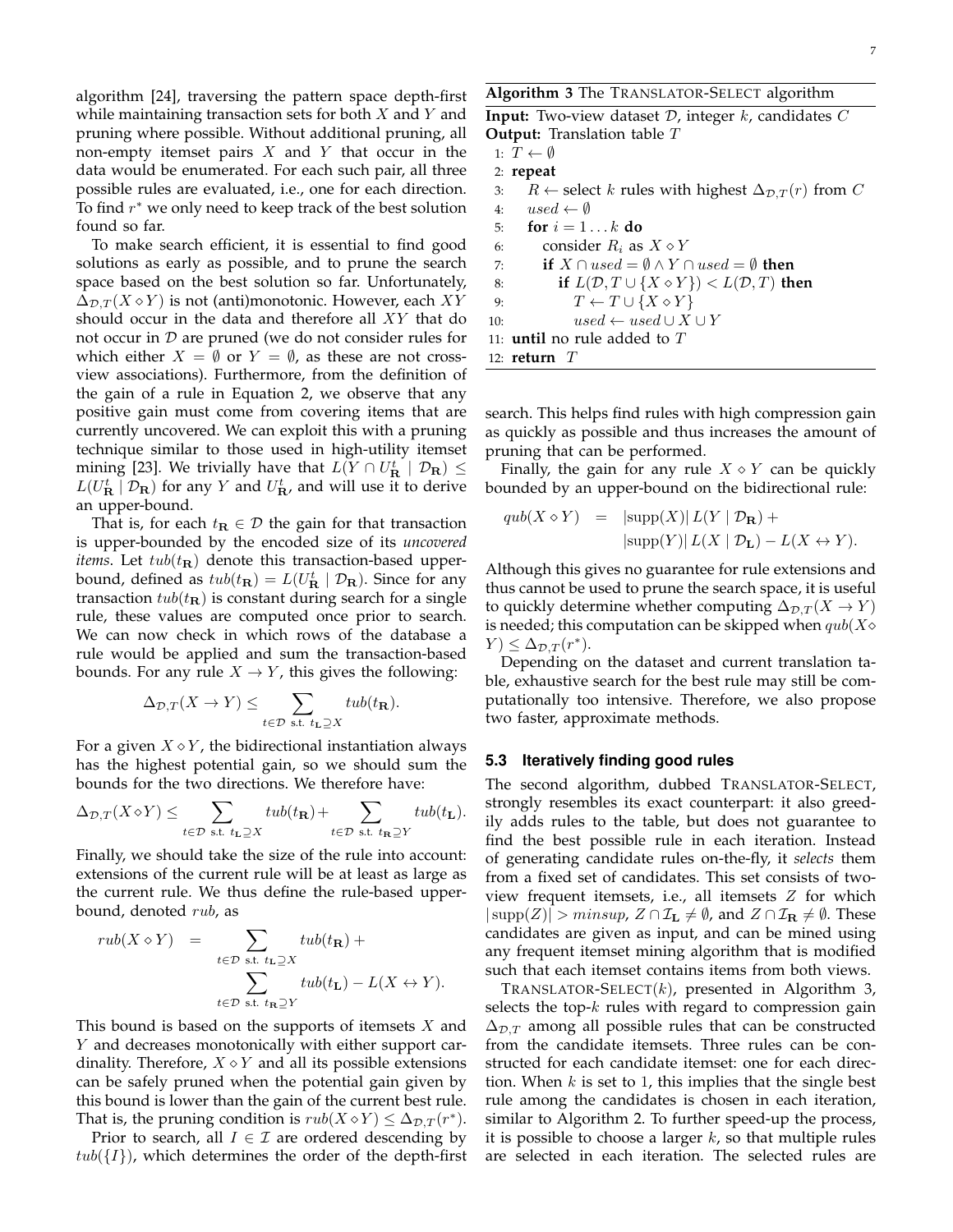# TABLE 1

Dataset properties. The densities of  $\mathcal{D}_{L}$  and  $\mathcal{D}_{R}$  are denoted by  $d_{\mathbf{L}}$  and  $d_{\mathbf{R}}$ , respectively.  $L(\mathcal{D}, \emptyset)$  denotes the uncompressed size (empty translation table).

| Dataset                | $\mathcal{D}$ | $ \mathcal{I}_{\mathrm{L}} $ | $ \mathcal{I}_{\mathbf{R}} $ | $d_{\mathbf{L}}$ | $d_{\mathbf{R}}$ | $L(\mathcal{D},\emptyset)$ |
|------------------------|---------------|------------------------------|------------------------------|------------------|------------------|----------------------------|
| Abalone <sup>2</sup>   | 4177          | 27                           | 31                           | 0.185            | 0.129            | 170748                     |
| Adult <sup>1</sup>     | 48842         | 44                           | 53                           | 0.179            | 0.132            | 2845491                    |
| CAL500 <sup>3</sup>    | 502           | 78                           | 97                           | 0.241            | 0.074            | 76862                      |
| Car <sup>1</sup>       | 1728          | 15                           | 10                           | 0.267            | 0.300            | 42708                      |
| ChessKRvK <sup>1</sup> | 28056         | 24                           | 34                           | 0.167            | 0.088            | 889555                     |
| Crime <sup>2</sup>     | 2215          | 244                          | 294                          | 0.201            | 0.194            | 1865057                    |
| Elections              | 1846          | 82                           | 867                          | 0.061            | 0.034            | 451823                     |
| Emotions <sup>3</sup>  | 593           | 430                          | 12                           | 0.167            | 0.501            | 375 288                    |
| House <sup>2</sup>     | 435           | 26                           | 24                           | 0.347            | 0.334            | 31625                      |
| Mammals                | 2575          | 95                           | 94                           | 0.172            | 0.169            | 468742                     |
| Nursery <sup>1</sup>   | 12960         | 19                           | 13                           | 0.263            | 0.308            | 453443                     |
| Tictactoe <sup>1</sup> | 958           | 15                           | 14                           | 0.333            | 0.357            | 36 396                     |
| Wine <sup>1</sup>      | 178           | 35                           | 33                           | 0.200            | 0.212            | 11608                      |
| Yeast <sup>2</sup>     | 1484          | 24                           | 26                           | 0.167            | 0.192            | 52697                      |

added to the translation table one by one, but rules that contain an itemset that overlaps with an itemset of a rule previously added in the current iteration are discarded (to this aim, the set of *used* items is maintained). The reason for this is that the compression gain of such a rule has decreased, and it can therefore no longer be assumed to be part of the top- $k$  for this round.

#### **5.4 Greedily finding good rules**

Our third method, called TRANSLATOR-GREEDY, employs single-pass filtering: given a dataset and a candidate set of frequent itemsets (ordered descendingly first by length, then by support in case of equality), it iteratively considers all itemsets one by one. For each itemset that is considered, compression gain is computed for each of the three possible rules, one for each direction. The corresponding rule with the largest gain is added if that gain is strictly positive. If there is no such rule for an itemset, it is discarded and never considered again. This very greedy procedure resembles the selection mechanism of KRIMP.

# **6 EXPERIMENTS**

In this section we empirically evaluate the performance of the three TRANSLATOR methods, compare to existing methods, and present examples of obtained rules.

*Data pre-processing.* Except for Mammals and Elections, all datasets were obtained from the  $LUCS/KDD<sup>1</sup>, UCI<sup>2</sup>$  and MULAN<sup>3</sup> repositories. Statistics of the datasets are presented in Table 1.

The LUCS/KDD repository provides Boolean datasets, the datasets from the other two repositories were preprocessed to make them Boolean: numerical attributes

1. http://cgi.csc.liv.ac.uk/∼frans/KDD/Software/

LUCS-KDD-DN/DataSets/dataSets.html

2. http://archive.ics.uci.edu/ml/

3. http://mulan.sourceforge.net/

were discretized using five equal-height bins and each categorical attribute-value was converted into an item. For CAL500, the *genre*, *instruments* and *vocals* attributes are used as right-hand side, the rest as left-hand side. In Emotions, all audio features form the left-hand side, while the right-hand side consists of the different emotion labels. For the other repository datasets, the attributes were split such that the items were evenly distributed over two views having similar densities.

The Mammals dataset contains presence records of mammal species in Europe and is a natively Boolean real-world dataset [10]. We split the dataset into two views of similar sizes and densities.

Elections contains information about the candidates that participated in the 2011 Finnish parliamentary elections.<sup>4</sup> This dataset was collected from www. vaalikone.fi, the "election engine" of the Finnish newspaper *Helsingin Sanomat*. The left-hand side contains candidate properties such as party, age, and education, while the answers provided to 30 multiple-choice questions and the assigned importances form the right-hand side. We created an item for each attribute-value. Items that occurred in more than half of the transactions were discarded because they would result in many rules of little interest. Like CAL500, it is a good example of a natural two-view dataset, where one looks for associations between candidate profiles and political views.

*Evaluation criteria.* To compare the different methods, we primarily focus on three criteria: the number of rules found (denoted by  $|T|$ ), the ratio between the compressed and uncompressed size of the translation  $(L\% = L(D, T)/L(D, \emptyset))$ , and the runtime needed to mine the pattern set (runtime).

In addition, to facilitate a more extensive comparison to existing methods, we consider the relative size of the correction table and we introduce *maximum confidence*. According to our problem statement, the aim is to find a small set of patterns that accurately describes a translation. Hence, the number of rules should be low and the number of ones in the correction table should be small. We therefore define  $|C|\%$  as the fraction of items in C to the total size of  $D$ , i.e.,

$$
|C|\% = \frac{|C|}{(|\mathcal{I}_{\mathbf{L}}| + |\mathcal{I}_{\mathbf{R}}|)|\mathcal{D}|}.
$$

Note that  $|C| = |U| + |E|$ .

The *confidence* of a rule  $X \to Y$  is normally defined as

$$
c(X \to Y) = \frac{|\text{supp}(X \cup Y)|}{|\text{supp}(X)|}.
$$

However, in the current context we have both unidirectional and bidirectional rules. To avoid penalizing methods that induce bidirectional rules, we take the maximum confidence in either direction of a rule, and define  $c^+$  as

 $c^+(X \diamond Y) = max\{c(X \to Y), c(X \leftarrow Y)\}.$ 

4. http://blogit.hs.fi/hsnext/hsn-vaalikone-on-nyt-avointa-tietoa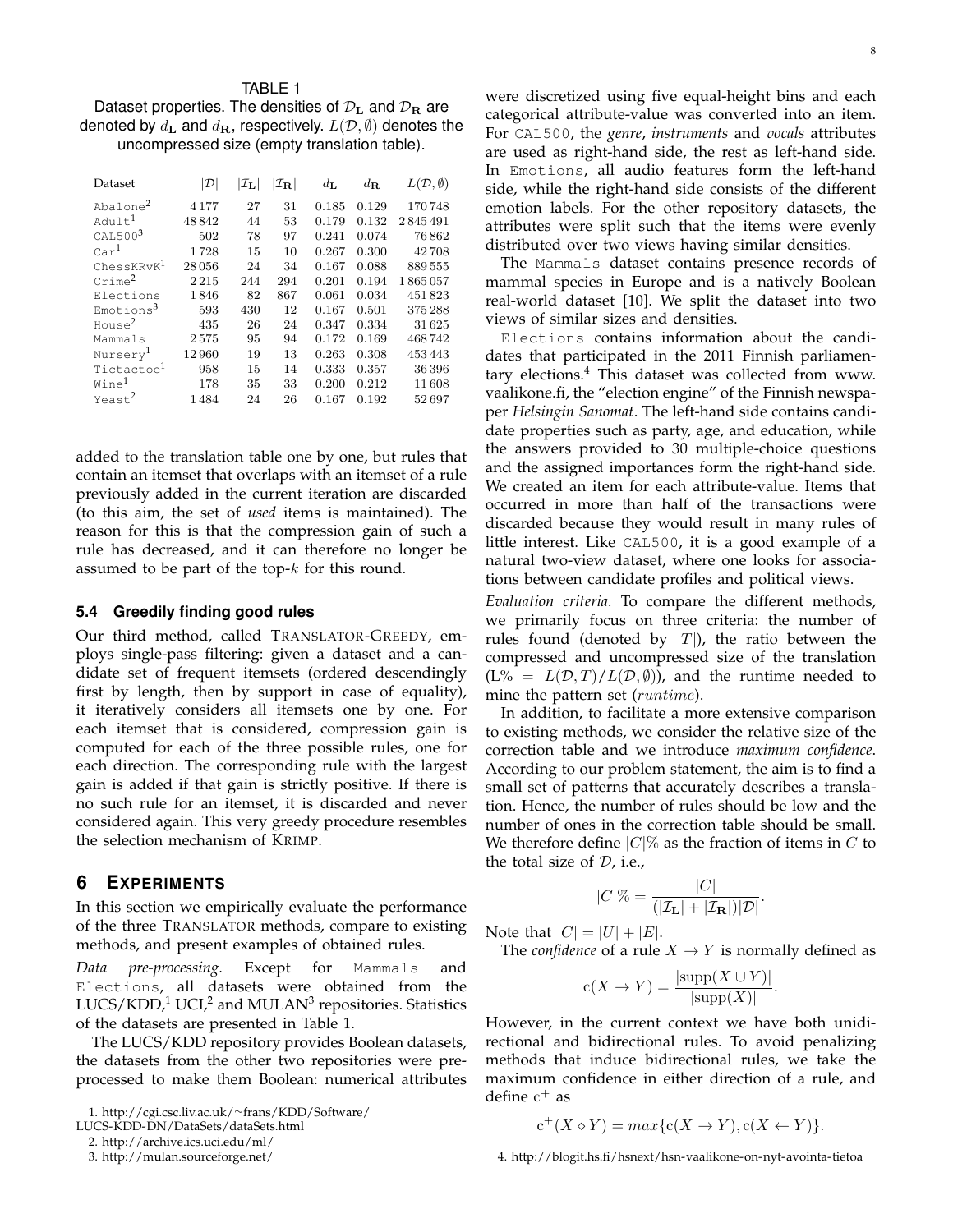c <sup>+</sup> slightly resembles all-confidence [12], which also combines confidences for different "rule instantiations".

In the following, we will report average  $\rm c^+$  values computed over result sets. Note, however, that it is *not* our intention to discover rule sets that maximize average confidence. This could be easily achieved by, e.g., mining the top-k rules with respect to confidence. Unfortunately, due to redundancy in the pattern space, the top-k rules are usually very similar and therefore not of interest to a data analyst. Our aim is therefore to discover a *nonredundant* set of rules that accurately describe the *complete* translation; confidence should be reasonably high, but our aims are better captured by the combination of the other evaluation criteria.

*Implementation.* We implemented TRANSLATOR in C++. The source code, datasets, and the splits required to be able to reproduce the results are publicly available<sup>5</sup>.

## **6.1 Comparison of search strategies**

We first compare the three different variants of the TRANSLATOR algorithm. As candidate sets for both TRANSLATOR-SELECT and TRANSLATOR-GREEDY we use closed frequent two-view itemsets up to a given minimum support threshold. Furthermore, TRANSLATOR-SELECT(k) is evaluated for  $k = 1$  and  $k = 25$ .

For the first batch of experiments we set the lowest possible minimum support threshold, i.e.,  $minsup = 1$ (threshold not needed for TRANSLATOR-EXACT). Consequently, for these experiments we use only datasets with a moderate numbers of items. The results, presented in the top half of Table 2, show large variations in both compression ratio and runtime, which both heavily depend on the characteristics of the dataset. We observe that using compression as stopping criterion results in relatively few rules: in all cases, there are much fewer rules than there are transactions in the dataset. Together with the observation that compression ratios up to 54% are attained, this implies that rules that generalize well are found. On the other hand, some datasets can hardly be compressed, indicating that there are only few crossview associations and/or that they do not cover large areas of the data. This is an advantage of the compressionbased translation approach that we advocate: if there is little or no structure connecting the two views, this will be reflected in the attained compression ratios. Note, however, that also other properties of the data influence compression. For example, dense data generally results in better compression than sparse data (see Table 1).

The four method instances all yield similar compression ratios and numbers of rules. However, TRANSLATOR-EXACT needs to dynamically construct and explore large parts of the search space in each iteration, and this results in relatively long runtimes. This is caused by the fact that the pruning strategies are only effective in the first few iterations. After that,

5. http://patternsthatmatter.org/software.php

the gain in compression that a single rule can achieve decreases significantly, so that a much larger part of the search space needs to be explored. This is demonstrated by closer inspection of the construction of translation tables (see Section 6.2).

TRANSLATOR-SELECT and TRANSLATOR-GREEDY do not suffer from the aforementioned problem, as they generate a candidate set once and only perform candidate testing. TRANSLATOR-SELECT tests all candidates in each iteration, TRANSLATOR-GREEDY tests each candidate exactly once. The compression ratios obtained by TRANSLATOR-SELECT are slightly worse than those obtained by the exact method, because it only considers *closed* itemsets as candidates. This could be addressed by using all itemsets, but this would lead to much larger candidate sets and hence longer runtimes. TRANSLATOR-GREEDY is clearly the fastest, and often approximates the best solution quite well. However, there are exceptions to this. For Wine, for example, the compression ratios obtained by TRANSLATOR-EXACT and TRANSLATOR-SELECT are  $10\%$  lower (= better) than those obtained by TRANSLATOR-GREEDY.

We now shift our focus to the lower half of Table 2, which presents results obtained on the larger datasets. We do not have results for the exact method because it takes too long to finish on these datasets. We fix  $minsup$ such that the number of candidates remains manageable (between 10K and 200K). We again observe varying results dependent on the data. Unsurprisingly, the TRANSLATOR-GREEDY method is much faster than the TRANSLATOR-SELECT alternatives, but in some cases this also results in poor compression. For example, on House it only achieves a compression ratio of 71.45%, compared to 49.26% obtained by TRANSLATOR-SELECT(1).

*Discussion.* As expected, the three proposed TRANSLA-TOR variants offer different trade-offs between runtime and solution quality. TRANSLATOR-EXACT is parameterfree, iteratively adds the optimal rule to the table, and attains the best compression ratios, but can only be used on small datasets. By iteratively selecting rules from a set of candidates, TRANSLATOR-SELECT is substantially faster and in practice approximates the best possible compression ratio very well. As such, it provides a very good trade-off between compression and runtime. Depending on the dataset, choosing a larger  $k$  can be useful to speed-up the search. For example, on Crime compression remains practically the same while runtime decreases from 5h 15m to 1h 27m. The third variant, TRANSLATOR-GREEDY, greedily selects rules in a single pass over a set of candidates and is the fastest of the three, but does not always find a good solution. This may be the best choice when the dataset is very large.

#### **6.2 Construction of a translation table**

Here we zoom in on  $\text{TRANSLATOR-SELECT}(1)$ , the search strategy that provides the best trade-off in terms of compression and runtime, and the House dataset. For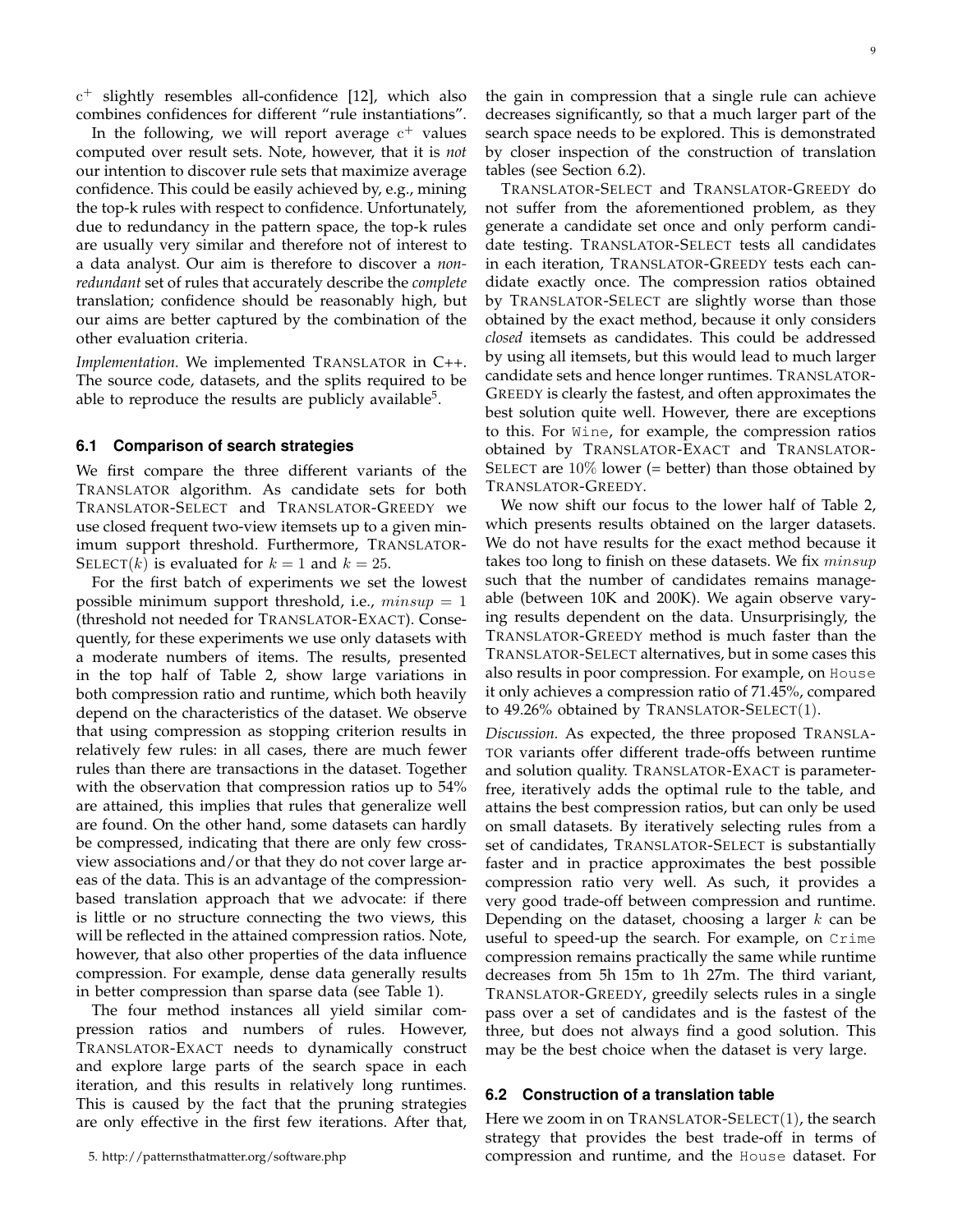Comparison of TRANSLATOR-EXACT, TRANSLATOR-SELECT, and TRANSLATOR-GREEDY. For each experiment, we report the number of obtained rules  $|T|$ , the compression ratio L%= $L(\mathcal{D}, T)/L(\mathcal{D}, \emptyset)$ , and the runtime.

|           |      |                  | T-EXACT |             |                  | $T-SELECT(1)$ |             |                   | $T-SELECT(25)$ |                   | <b>T-GREEDY</b> |       |                  |  |
|-----------|------|------------------|---------|-------------|------------------|---------------|-------------|-------------------|----------------|-------------------|-----------------|-------|------------------|--|
| Dataset   | msup | $\scriptstyle T$ | $L\%$   | runtime     | $\boldsymbol{T}$ | $L\%$         | runtime     | $\left  T\right $ | $L\%$          | runtime           | T               |       | L% runtime       |  |
| Abalone   | 1    | 88               | 54.81   | 3h 22m      | 86               | 54.86         | 27m 58s     | 86                | 54.95          | $10m$ 51s         | 114             | 57.75 | 19s              |  |
| Car       |      | 12               | 94.18   | $1m$ 14s    | 9                | 94.67         | 28s         | 9                 | 94.67          | 20s               | 12              | 95.27 | 3s               |  |
| ChessKRvK | 1    | 320              | 94.89   | 2d 47m      | 311              | 94.94         | 17h 19m     | 315               | 94.95          | 6h 22m            | 314             | 95.60 | $3m$ $21s$       |  |
| Nursery   | 1    | 28               | 98.36   | 3h 19m      | 27               | 98.36         | 1h 47m      | 27                | 98.36          | 1h 15m            | 19              | 98.83 | 3m 46s           |  |
| Tictactoe | 1    | 61               | 85.18   | 35m 8s      | 64               | 85.20         | 8m 16s      | 66                | 84.86          | 3m 31s            | 73              | 90.97 | 7s               |  |
| Wine      | 1    | 38               | 67.99   | $1h$ $22m$  | 27               | 69.15         | 15s         | 30                | 69.10          | 8s                | 48              | 79.98 | < 1s             |  |
| Yeast     | 1    | 49               | 81.99   | $45m$ $52s$ | 32               | 82.73         | 2m16s       | 32                | 82.73          | $2m$ 15s          | 38              | 83.00 | 4s               |  |
| Adult     | 4885 |                  |         |             | 8                | 54.29         | 49m 48s     | 8                 | 54.29          | $49m$ 14s         | 19              | 55.50 | 7m 8s            |  |
| CAL500    | 20   |                  |         |             | 59               | 86.45         | 36m 6s      | 60                | 86.48          | 13m <sub>5s</sub> | 92              | 88.88 | 40s              |  |
| Crime     | 200  |                  |         |             | 144              | 87.45         | 5h15m       | 146               | 87.47          | 1h 27m            | 183             | 88.51 | 2m <sub>7s</sub> |  |
| Elections | 47   |                  |         |             | 80               | 93.28         | 35m 46s     | 83                | 93.27          | $12m$ 19s         | 132             | 94.49 | 28s              |  |
| Emotions  | 40   |                  |         |             | 22               | 97.35         | 20m 24s     | 24                | 97.34          | $14m$ $8s$        | 37              | 97.54 | 54s              |  |
| House     | 8    |                  |         |             | 37               | 49.26         | $14m$ $31s$ | 37                | 49.27          | 7m 49s            | 50              | 71.45 | 23s              |  |
| Mammals   | 773  |                  |         |             | 55               | 68.23         | 58m 21s     | 56                | 68.31          | $29m$ $33s$       | 39              | 85.85 | 1m <sub>4s</sub> |  |

this combination we examine the changes in encoded lengths and coverage while rules are iteratively added to the translation table. Fig. 2 (top) shows how the numbers of uncovered ones ( $|U|$ ) and errors ( $|E|$ ) evolve, for both sides. Fig. 2 (bottom) shows how the encoded lengths evolve, i.e., the encoded length of the left-toright translation  $L(\mathcal{D}_{\mathbf{L}\to\mathbf{R}} | T)$ , the encoded length of the right-to-left translation  $L(\mathcal{D}_{\mathbf{L}\leftarrow\mathbf{R}} | T)$ , the length of the translation table  $L(T)$ , and the total encoded length of the bidirectional translation  $L(\mathcal{D}_{\mathbf{L}\leftrightarrow\mathbf{R}},T)$ , which is the sum of the three parts.

As expected, the number of uncovered items quickly drops as rules are added to the translation table, while the number of errors slowly rises. As new rules are added to the translation table, the encoded lengths of both sides decrease accordingly. We note as a general trend, that compression gain per rule decreases quite quickly. This is also what we observed with the exact search strategy, and what limited the power of the pruning scheme. As a consequence, exact search is most attractive when one is only interested in few rules.

#### **6.3 Comparison with other approaches**

Association rule mining, redescription mining, and KRIMP have each been designed to tackle different a problem from the one we consider in this paper. Here we empirically demonstrate that TRANSLATOR provides more compact and complete descriptions of the structure in two-view data than these three methods.

*Association rule mining.* We first consider the traditional association rule mining task [1], for which we need to choose minimum confidence and support thresholds before mining. To ensure that we can find similar crossview associations as with our methods, we use the lowest  $c^+$  and  $|supp|$  values for any rules found in our translation tables as respective thresholds (per dataset). Using these tuned thresholds, we mine all cross-view association rules of either direction using an adapted



Fig. 2. Evolution of the number of uncovered and erroneous items (top), and encoded lengths (bottom) during the construction of a translation table for House with TRANSLATOR-SELECT(1).

miner that only mines rules spanning the two views. This results in several thousands of association rules per dataset (up to 153 609 for House), i.e., up to several orders of magnitude more than are selected by our methods (up to 311 rules, for ChessKRvK). It is evident that it is impossible for a data analyst to manually inspect and interpret thousands and thousands of rules.

Hence, to address the pattern explosion, we resort to a technique designed to strongly reduce the number of association rules. In particular, we consider significant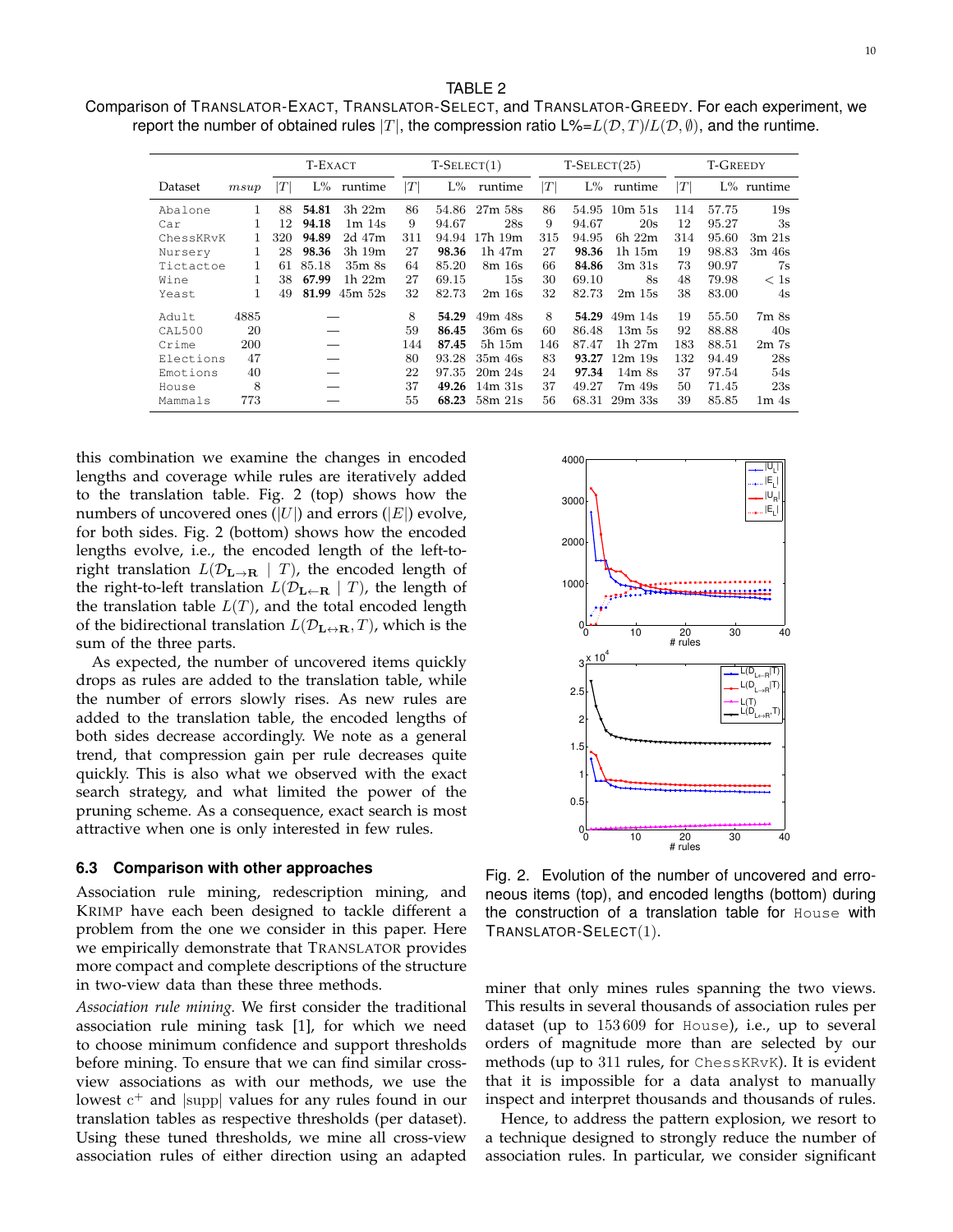## TABLE 3

Comparing TRANSLATOR to MAGNUM OPUS, REREMI, and KRIMP. We report the number of rules  $|T|$ , their average length (*l*), the relative sizes of the correction tables (|C|%), the maximum confidences  $c^+$  averaged over the pattern set, and compression ratio L%.

|           | $T-SELECT(1)$ |       |             |       | <b>MAGNUM OPUS</b> |      |      |                 | <b>REREMI</b> |             |    |        | <b>KRIMP</b> |       |                |                 |      |             |       |        |
|-----------|---------------|-------|-------------|-------|--------------------|------|------|-----------------|---------------|-------------|----|--------|--------------|-------|----------------|-----------------|------|-------------|-------|--------|
| Dataset   | $ T\>$        |       | $l$ $ C \%$ | $c^+$ | $L\%$              | T    |      | $ C \%$         | $c^+$         | $L\%$       | T  |        | $ C \%$      | $c^+$ | $L\%$          | $\vert T \vert$ |      | $l$ $ C \%$ | $c^+$ | $L\%$  |
| Abalone   | 86            | 5.22  | 0.08        | 0.60  | 54.86              | 143  | 2.59 | .12<br>$\Omega$ | 0.83          | 76.91       | 35 | 3.66   | 0.11         | 0.73  | 76.16          | 352             | 5.22 | 0.45        | 0.37  | 330.46 |
| Adult     |               | 6.63  | 0.06        | 0.79  | 54.29              | 174  | 2.99 | 0.18            |               | 0.75 136.83 |    | 3. OO  | 0.14         |       | 0.76 102.58    | 312             | 9.05 | 0.10        | 0.69  | 86.59  |
| CAL500    | 59            | 4.19  | 0.12        | 0.63  | 86.45              | 101  | 2.05 | 0.20            |               | 0.75 141.61 | 25 | 3.12   | 0.15         |       | 0.61 104.40    | 204             | 3.39 | 0.37        | 0.84  | 272.73 |
| Car       | 9             | -3.44 | 0.26        | 0.60  | 94.67              | 12   | 2.33 | 0.32            |               | 0.77 123.13 | 5. | 2.00   | 0.30         |       | 0.68 115.28    | 109             | 3.94 | 0.67        | 0.33  | 271.91 |
| ChessKRvK | 311           | 4.50  | 0.11        | 0.70  | 94.94              | 140. | 2.56 | 0.32            |               | 0.42300.75  | 14 | 2.36   | 0.16         |       | 0.40 134.18    | 1619            | 4.34 | 0.83        | 0.27  | 816.34 |
| Crime     | 144           | 3.84  | 0.17        | 0.74  | 87.45              | 115  | 2.26 | 0.19            |               | 0.75 95.88  | 41 | 2.93   | 0.19         |       | 0.75 93.66     | 742             | 3.02 | 0.60        | 0.89  | 307.33 |
| Elections | 80.           | 3.53  | 0.04        | 0.58  | 93.28              | 151  | 2.35 | 0.04            |               | 0.58 110.14 | 19 | 2.68   | 0.04         |       | $0.62\ 101.51$ | 792             | 2.86 | 0.16        | 0.88  | 445.39 |
| Emotions  | 22.           | 5.64  | 0.17        | 0.73  | 97.35              | 140  | 2.30 | 0.19            |               | 0.75 107.99 | 30 | 3.27   | 0.18         |       | 0.66101.26     | 524             | 2.45 | 0.58        | 0.96  | 342.93 |
| House     | 37            | 5.89  | 0.15        | 0.72  | 49.26              | 145. | 2.49 | 0.24            | 0.85          | 77.20       | 26 | 3.50   | 0.19         | 0.81  | 59.64          | 95              | 4.63 | 0.51        | 0.80  | 200.03 |
| Mammals   | 55            | 4.56  | 0.11        | 0.86  | 68.23              | 189  | 3.16 | 0.14            | 0.87          | 84.03       | 43 | 4.53   | 0.12         | 0.83  | 72.95          | 157             | 4.47 | 0.16        | 0.88  | 97.25  |
| Nursery   |               | 3.85  | 0.28        | 0.57  | 98.36              | 48   | 2.65 | 0.36            |               | 0.46 136.19 |    | 4 2.25 | 0.29         |       | 0.43 105.15    | 232             | 5.29 | 0.69        | 0.27  | 265.48 |
| Tictactoe | 64            | 4.80  | 0.28        | 0.49  | 85.20              | 28   | 2.43 | 0.36            |               | 0.62 105.37 | 14 | -2.00  | 0.34         | 0.57  | 99.08          | 165             | 3.90 | 0.64        | 0.46  | 212.74 |
| Wine      | 27            | 6.44  | 0.12        | 0.79  | 69.15              | 51   | 2.12 | 0.19            | 0.76          | 99.09       | 20 | 3.00   | 0.16         |       | 0.76 81.28     | 57              | 3.98 | 0.29        | 0.68  | 165.24 |
| Yeast     | 32            | 5.78  | 0.13        | 0.74  | 82.73              | 27   | 2.30 | 0.23            |               | 0.66 138.19 | 15 | 2.53   | 0.21         |       | 0.56121.16     | 127             | 4.91 | 0.54        | 0.48  | 395.80 |
| Average   | -68           | 4.88  | 0.15        | 0.68  | 79.73              | 104  | 2.47 | 0.22            |               | 0.70 123.81 | 21 | 2.92   | 0.18         | 0.66  | 97.74          | 391             | 4.39 | 0.47        | 0.63  | 300.73 |

rule discovery [21], which has been implemented in the MAGNUM OPUS<sup>6</sup> mining tool. MAGNUM OPUS is a flexible tool that provides a number of adjustable parameters. In particular, it allows to specify the items that can occur on either side of the rule. Thus, in order to obtain comparable output for the two-view setting, we apply MAGNUM OPUS twice on every dataset, once requiring the antecedent to consist only of items from the left-hand side and the consequent only items from the right-hand side, once with the reverse requirement. Finally, the two sets of rules are merged, with rules found in both sets resulting into a single bidirectional rule. Apart from that, default settings are used.

The results are shown in Table 3. Clearly, the rule sets obtained with MAGNUM OPUS are of more interest than the raw set of associations. Still, they are less compact than those obtained with TRANSLATOR, which typically contain fewer rules involving more items. MAGNUM OPUS achieves good average  $\mathrm{c}^{\mp}$ , sometimes above that of TRANSLATOR. The price for this higher confidence, however, is a larger number of incorrectly translated items. This results in relatively large correction tables, indicated by  $|C|\%$ , and poor compression ratios, especially in the sparser datasets. This is strongly reflected in the average compression ratios given in the bottom row.

*Redescription Mining.* Next, we mined redescriptions with the REREMI algorithm [6], restricted to monotone conjunctions. This algorithm selects (bidirectional) redescriptions based on ad-hoc pruning, driven primarily by accuracy. Table 3 shows that REREMI finds rules with average  $c^{+}$  values that are generally on par to those of TRANSLATOR. The result sets contain small numbers of rules over few items. However, they fail to explain all of the two-view structure in the data, as evidenced by the larger correction tables and the poor compression ratios,

6. http://www.giwebb.com/

sometimes even inflating the data (compression ratios above 100% for eight datasets). To summarize, RM aims to find individual bidirectional rules of high accuracy, but these are likely to be redundant and do not explain all associations across the two views of the data (and certainly not unidirectional ones).

*Visual comparison of rule sets.* These differences between the results returned by TRANSLATOR- $SELECT(1)$ , MAG-NUM OPUS, and REREMI are also apparent in the visualizations of the rule sets obtained for CAL500 and House, given in Fig. 3. In each of the six graphs, the nodes on the left-hand side and on the right-hand side represent all items from either sides, and nodes in the middle represent the rules. Each rule is connected to the items it contains, where the line is drawn in grey if the implication is only away from the item, and in black otherwise (bidirectional). MAGNUM OPUS returns more rules involving fewer items than TRANSLATOR-SELECT(1) and REREMI. The rules from the latter method involve a less diverse set of items and all rules are exclusively bidirectional. Our approach, on the other hand, returns bidirectional as well as unidirectional rules that all contain a mixture of items. In this way, translation tables offer a more complete yet succinct description of the translation, compared to MAGNUM OPUS and REREMI.

*The* KRIMP *algorithm.* Finally, we briefly compare to KRIMP. Although both aim to induce pattern based models using the MDL principle, KRIMP and our proposed approach reveal different aspects of the data. In particular, KRIMP uses itemsets and TRANSLATOR uses rules, which has as consequence that a direct comparison is impossible. Nevertheless, we can still show that the itemsets found by KRIMP do not capture the same associations as the rules discovered by TRANSLATOR.

For this, we transform a set of itemsets into a translation table. Note that this necessarily implies that we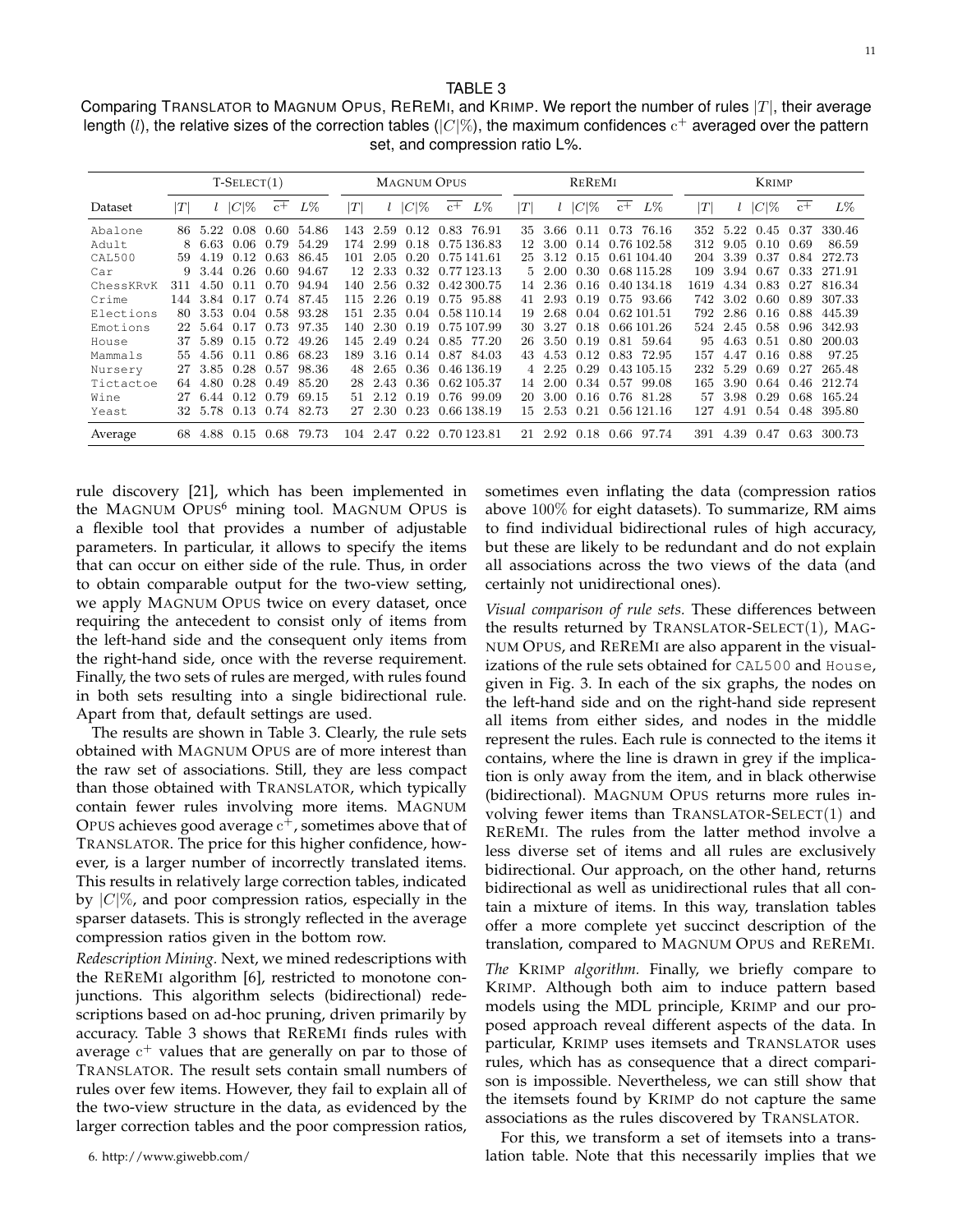

Fig. 3. Visualization of the rules found on CAL500 (left) and House (right) with TRANSLATOR-SELECT(1) (a), MAGNUM OPUS (b) and REREMI (c). In each visualization, the left- and rightmost nodes represent the left-hand and right-hand side items respectively, the nodes in the middle represents the rules. Each edge (line) indicates that a rule contains the corresponding item; gray indicates that the rule is unidirectional, black that it is bidirectional.

| $T-SELECT(1)$                                                                          |          |
|----------------------------------------------------------------------------------------|----------|
| el-salvador-aid: $Y \leftrightarrow$ crime: $Y \wedge mx$ -missile:N                   | 1.00     |
| $\wedge$ synfuels-corporation-cutback: $N \wedge$ education-spending:Y                 |          |
| $\land$ superfund-right-to-sue: $Y \land$ duty-free-exports: N                         |          |
| ∧ export-administration-act-south-africa:Y                                             |          |
| democrat $\wedge$ physician-fee-freeze: $N \wedge$ el-salvador-aid: $N$                | 1.00     |
| $\land$ aid-to-nicaraguan-contras: $Y \leftrightarrow mx$ -missile: $Y \land$ crime: N |          |
| $\land$ synfuels-corporation-cutback: $N \land$ education-spending: $N$                |          |
| $\wedge$ superfund-right-to-sue: $N \wedge$ duty-free-exports:Y                        |          |
| $\wedge$ export-administration-act-south-africa:Y                                      |          |
| democrat ∧ physician-fee-freeze:N                                                      | $1.00\,$ |
| $\leftarrow$ mx-missile:? $\wedge$ immigration:N                                       |          |
| <b>MAGNUM OPUS</b>                                                                     |          |
| democrat $\leftrightarrow$ crime:N                                                     | 0.98     |
| el-salvador-aid: $Y \leftarrow mx\text{-}missile:N \wedge education\text{-}spending:Y$ | 0.97     |

| el-salvador-aid: $N \leftarrow$ crime: $N \wedge mx$ -missile:Y | 0.97 |
|-----------------------------------------------------------------|------|
| <b>REREMI</b>                                                   |      |
| democrat $\leftrightarrow$ education-spending:N                 | 0.91 |
| democrat el-salvador-aid: $N \leftrightarrow$ crime:N           | 0.89 |
| el-salvador-aid: $Y \leftrightarrow mx-missile:N$               | 0.89 |

Fig. 4. Example rules mined from House.

use the translation and compression schemes as defined in Sections 3 and 4 for this comparison, as we did for computing  $|C|\%$  and  $L\%$  in the previous comparisons. That is, KRIMP code tables mined from the joint twoview datasets are directly interpreted as bidirectional rules and put in a translation table. Then, compression is computed using the scheme introduced in this paper.

The results in Table 3 clearly demonstrate that KRIMP aims at finding associations that are very different from those that TRANSLATOR identifies. KRIMP finds many more associations, and when treated as translation table the complete set of associations results in extremely bad compression: compression ratios range up to 816.34%, implying that the translation is inflated to more than eight times its original encoded size. This demonstrates that the associations found by KRIMP are not a good solution to the task considered in this paper.

| $T-SELECT(1)$                                                                            | $c^+$ |  |  |  |  |  |
|------------------------------------------------------------------------------------------|-------|--|--|--|--|--|
| Red Fox $\leftrightarrow$ European Hedgehog $\wedge$ Least Weasel                        | 0.98  |  |  |  |  |  |
| Bank Vole → European Water Vole ∧ Common Shrew                                           |       |  |  |  |  |  |
| $\wedge$ Eurasian Pygmy Shrew $\wedge$ Red Squirrel $\wedge$ Brown rat                   |       |  |  |  |  |  |
| ∧ Least Weasel                                                                           |       |  |  |  |  |  |
| Brown long-eared bat ∧ Field Vole ∧ European Badger                                      | 0.97  |  |  |  |  |  |
| $\rightarrow$ Eurasian Pygmy Shrew                                                       |       |  |  |  |  |  |
| <b>MAGNUM OPUS</b>                                                                       |       |  |  |  |  |  |
| European Polecat $\land$ European Mole $\rightarrow$ European Hare                       | 0.98  |  |  |  |  |  |
| European Badger $\land$ European Mole $\rightarrow$ European Hare                        | 0.97  |  |  |  |  |  |
| Eurasian Water Shrew $\land$ European Mole $\rightarrow$ European Hare                   | 0.97  |  |  |  |  |  |
| REREMI                                                                                   |       |  |  |  |  |  |
| European Mole $\land$ Red Fox $\leftrightarrow$ Harvest Mouse $\land$ European Hare 0.92 |       |  |  |  |  |  |

Brown long-eared bat ∧ European Mole ∧ Red Fox 0.91 ↔ Eurasian Pygmy Shrew ∧ European Hare ∧ Least Weasel Bank Vole ∧ Red Fox ↔ European Pine Marten ∧ Red Squirrel 0.91

Fig. 5. Example rules mined from Mammals.

#### **6.4 Example rules**

To conclude this section, we turn to a qualitative assessment of the rules found by the different algorithms.

Figures 4 and 5 show the top three rules obtained with TRANSLATOR-SELECT(1), MAGNUM OPUS and REREMI for House and Mammals respectively. Note that we do not consider KRIMP here, because it does not produce rules and because of its bad quantitative performance.

The House dataset pertains to politics, with rules capturing associations between votes by U.S. House of Representatives Congressmen on key topics of the 2nd Congress session in 1984. 'N', 'Y' and '?' stand for *yea*, *nay*, and unknown disposition, respectively. For instance, the third rule from  $TRANSLATOR-SELECT(1)$  indicates that congressmen who opposed the immigration bill and did not take position on the vote about the MX-missiles program are democrats who also opposed the freeze on physician's fee, and this holds with confidence one.

The Mammals dataset, on the other hand, originates from biology and ecology. The obtained rules provide information about combinations of mammals species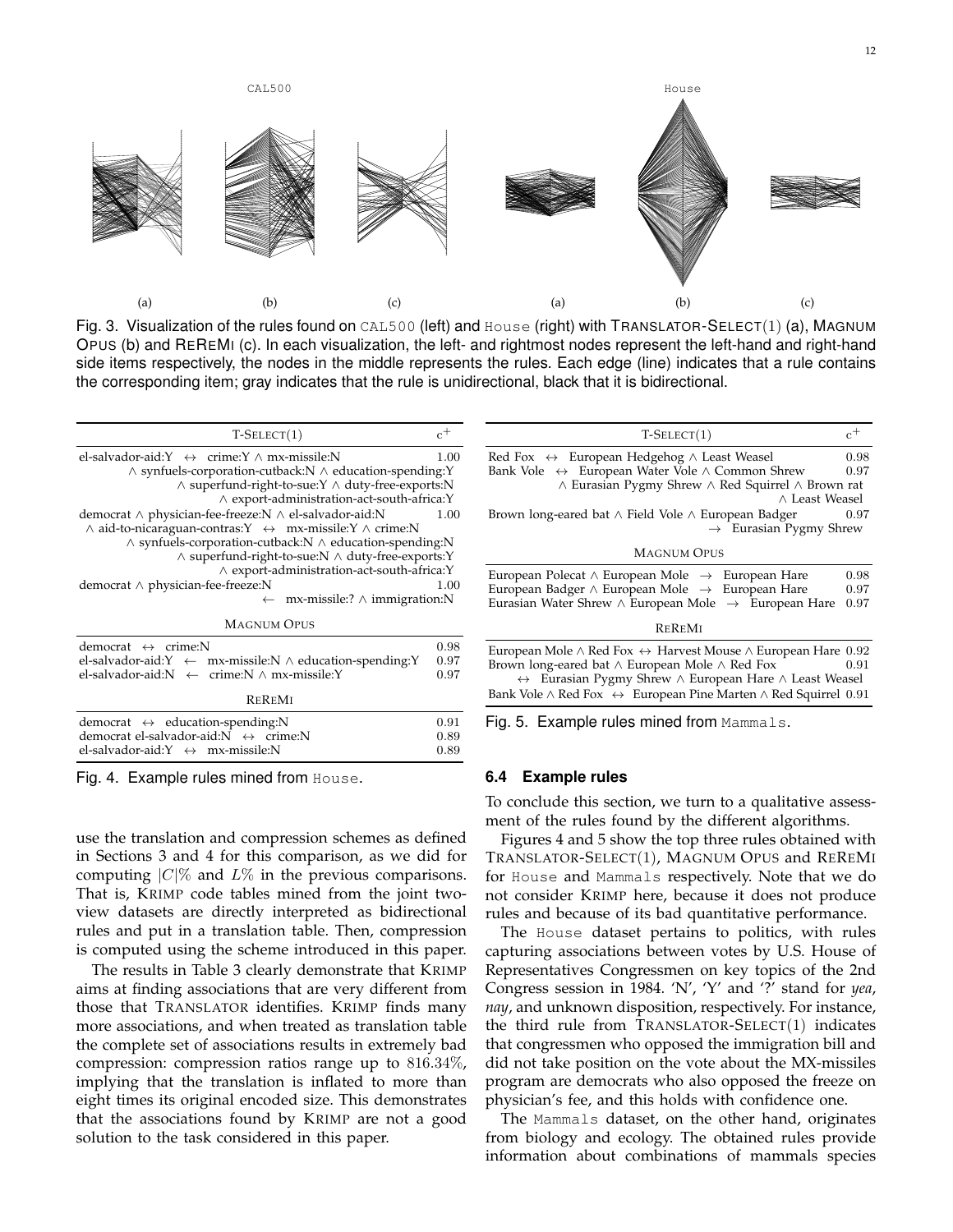| $T-SELECT(1)$                                                                               | $c^+$ |  |  |  |  |  |
|---------------------------------------------------------------------------------------------|-------|--|--|--|--|--|
| $\neg$ Emotion:Light-Playful $\wedge$ Song:Quality                                          | 0.72  |  |  |  |  |  |
| $\land$ Song:Texture-Electric $\land$ Usage:Driving $\rightarrow$ Genre:Rock                |       |  |  |  |  |  |
| $\neg$ Emotion:Loving-Romantic $\wedge \neg$ Emotion:Tender-Soft                            |       |  |  |  |  |  |
| $\wedge \neg$ Emotion:Touching-Loving $\wedge$ Song:High-Energy                             |       |  |  |  |  |  |
| $\land$ Song:Texture-Electric $\land \neg$ Song:Very-Danceable $\leftrightarrow$ Genre:Rock |       |  |  |  |  |  |
| $\neg$ Emotion:Sad $\leftarrow$ Genre:Rock                                                  | 0.64  |  |  |  |  |  |
| $\wedge$ Instrument:Backing-Vocals $\wedge$ Instrument:Male-Lead-Vocals                     |       |  |  |  |  |  |
| Usage:Driving $\leftarrow$ Genre:Alternative $\wedge$ Genre:Rock                            |       |  |  |  |  |  |
| ∧ Instrument:Male-Lead-Vocals                                                               |       |  |  |  |  |  |
| <b>MAGNUM OPUS</b>                                                                          |       |  |  |  |  |  |
| Song:Texture-Electric $\leftrightarrow$ Genre:Rock                                          | 0.86  |  |  |  |  |  |
| $\neg$ Emotion:Loving-Romantic $\leftrightarrow$ Genre:Rock                                 | 0.65  |  |  |  |  |  |
| $\neg$ Emotion:Touching-Loving $\leftrightarrow$ Genre:Rock                                 | 0.64  |  |  |  |  |  |
| $\neg$ Emotion:Tender-Soft $\leftrightarrow$ Genre:Rock                                     | 0.62  |  |  |  |  |  |
| $\neg$ Emotion:Calming-Soothing $\leftrightarrow$ Genre:Rock                                | 0.51  |  |  |  |  |  |
| REREMI                                                                                      |       |  |  |  |  |  |

| $\neg$ Emotion:Touching-Loving $\wedge$ Song:Texture-Electric | 0.57                         |
|---------------------------------------------------------------|------------------------------|
|                                                               | $\leftrightarrow$ Genre:Rock |

Fig. 6. Example rules mined from CAL500.

that inhabit the same areas. According to the first rule returned by REREMI, the Harvest Mouse and the European Hare can commonly be found in areas where both the European Mole and the Red Fox live, and vice versa.

The characteristics of the algorithms observed in the quantitative results are also noticeable here: in both cases, the rules output by our algorithm tend to be *longer and less redundant* than those found by the other methods.

It is also interesting to look at the different rules involving a given specific item. In Fig. 6 we focus on rock music, that is, we present all rules from CAL500 containing the item 'Genre:Rock' obtained by each of the three methods. We observe that the second rule found by TRANSLATOR-SELECT $(1)$  is a superset of the single rule obtained with REREMI. It combines all but the weakest rules returned by MAGNUM OPUS, with some additional items, yielding a relatively high maximum confidence of 0.64. The remaining rules provide further rich characterizations of rock music in different contexts, in the form of unidirectional associations.

Finally, Fig. 7 presents rules obtained for Elections. The four rules in this anecdotal example clearly conform to the common understanding of the Finnish political landscape. That is, the first rule highlights views on defense, finance, development aid and nuclear energy that are commonly ascribed to the Green party. The second rule conveys that candidates for Change 2011, a Finnish party known for being critical towards immigration, think that current immigration policy is too loose. Observe that the rule is not bidirectional, implying that there are also candidates for other parties that have this opinion. This shows that having both bidirectional and unidirectional rules is useful. Furthermore, the rules are generally easy to interpret by domain experts.

Overall, we conclude that translation tables have substantially different properties from the results of the related methods considered in this paper, and that TRANS- 13

 $party = 'Green League' \leftrightarrow 0.81$ **Question:** The new government might decide to cut the public expenditure. Below are some cost-cutting measures that have been

proposed. Which one of these would you select first? **Answer:** Military spending should be reduced. ∧

**Q:** Finland, along with the other Eurozone countries, has helped to save other Eurozone countries with hundreds of billions of euros worth of support. In Spring 2010, Finland agreed to loan 1.6 billion euros to Greece. Furthermore, Finland agreed to guarantee European Financial Stability Facility's 750 billion euro loaned capital with over 8 billion euros. This might not be enough in the long run. Which of the following claims is closest to your opinions? **A:** Supporting the countries that were in trouble was in Finlands interests, as bankruptcy of any country in the Eurozone would endanger the economy in the whole zone. ∧

**Q:** The financial crisis has increased the demands to tax the financial sector and to force it to take part in paying the damages. The European Commission has proposed the Financial Transaction Tax (FTT) to tax bond, stock, currency, and derivative transactions. Which of the following claims is closest to your opinions? **A:** EU should collect transaction taxes even if the rest of the world does not. ∧

**Q:** Which of the following statements best describes your views regarding development aid? **A:** Finland must increase its commitment to the development to 0.7 percent during the next legislature. ∧

**Q:** In Spring 2009, the government grant permissions to two new nuclear power plants. The third applicant, Fortum, did not receive the permission, but is hopeful to get granted a permission to replace two of their reactors in Loviisa. Should this permission be granted? **Importance:** high

|  | <i>party = 'Change 2011'</i> $\rightarrow$ |  |  |                                                                | 0.95 |
|--|--------------------------------------------|--|--|----------------------------------------------------------------|------|
|  |                                            |  |  | Q: The 2007-2011 electoral term saw Finnish immigration policy |      |
|  | $\cdots$ $\cdots$ $\cdots$                 |  |  |                                                                |      |

becoming more strict. What is your opinion about the current immigration policy of Finland? **A:** It is too loose.

| $\textit{gender} = \textit{'female'} \quad \leftarrow$ |  | 0.64 |
|--------------------------------------------------------|--|------|
|                                                        |  |      |

**Q:** In Fall 2010, the permission to own firearms was made harder to obtain; for example, the minimum age for owning a handgun was raised to 20 years. What should be done to the guns legislation? **A:** Storing handguns at home should be illegal. ∧

**Q:** Child allowance is paid for each child living in Finland until they are 17 years old, irrespective of the parents' income. What should be done for child allowances? **Importance:** high

*party* = 'Social Democratic Party' ∧ *Municipal Rep.* ← 0.34 **Q:** From the begin of the year, Russia has banned foreigns to own real estates from its border regions. In Finland, there is virtually no restrictions on foreign land owners and in recent years, Russians have bought thousands of real estates from Finland. What would be the proper course of action? **A:** Finland should restrict Russians right to buy land and real estates to achieve parity in the legislation. ∧

**Q:** Should Finland apply for NATO membership? **A:** Not at least during the next election term.

Fig. 7. Example rules mined from Elections.

LATOR provides better results to the problem considered: smaller sets of rules that provide a more complete characterization of the associations across the two data views.

# **7 CONCLUSIONS**

We introduced the exploratory data mining task of finding small and non-redundant sets of associations that provide insight in how the two sides of twoview datasets are related. To this end, we proposed a translation-based approach that uses rules to translate one view into the other and vice versa. These translation rules can be either unidirectional or bidirectional, and a set of rules together forms a translation table. Our